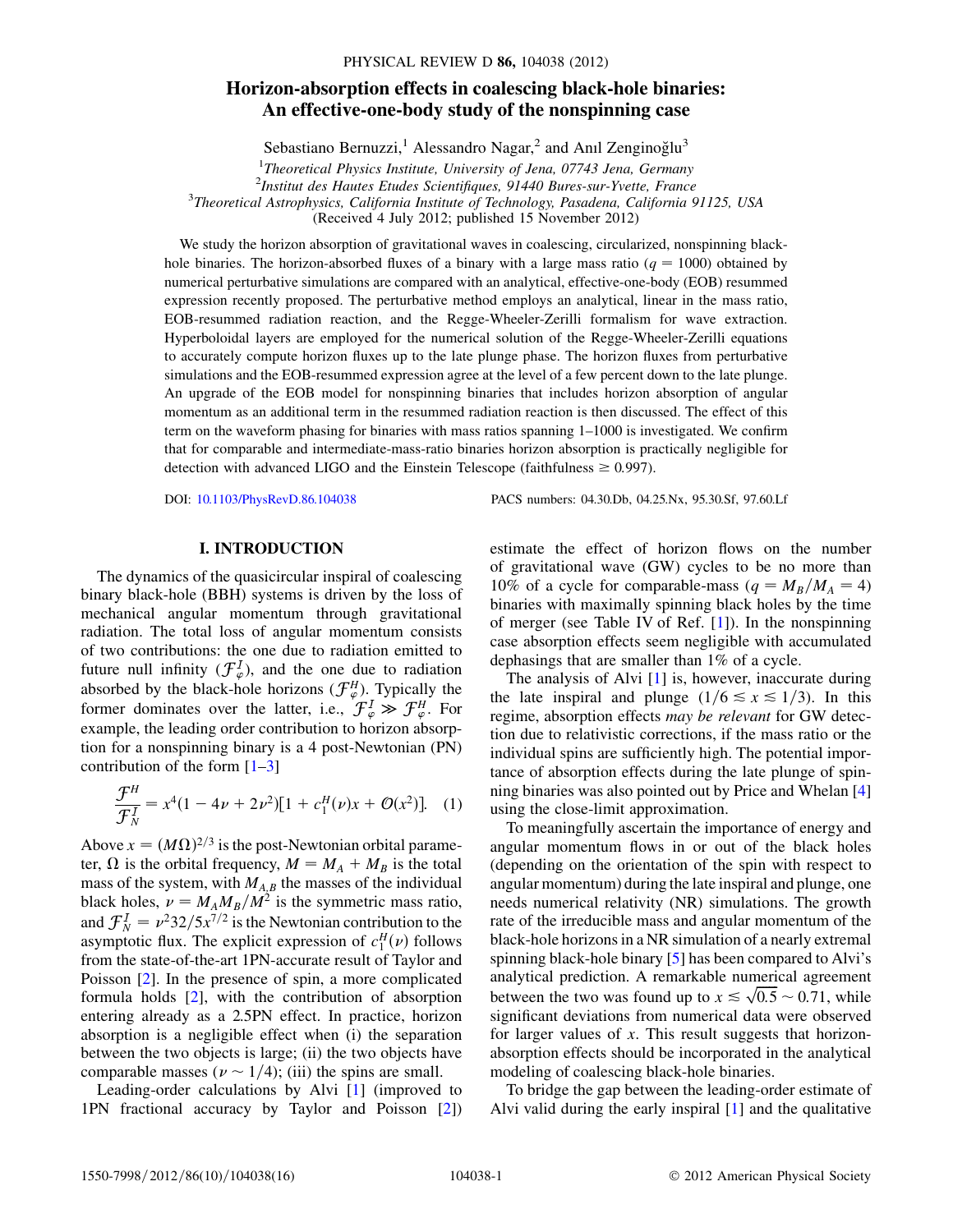understanding of Price and Whelan valid during the late plunge [\[4\]](#page-14-3) one needs an analytic description of the absorbed fluxes that incorporates high-order PN corrections and that is not limited to the slow-velocity, weak-field regime. Focusing on nonspinning binaries, Ref. [[3\]](#page-14-1) adapted the resummation procedure of the asymptotic energy flux of Ref. [\[6\]](#page-14-5) to the energy flux absorbed by the two black holes, so to consistently incorporate it within the effectiveone-body  $(EOB)$   $[7-9]$  $[7-9]$  $[7-9]$  description of the dynamics of black hole binaries. The final outcome of that study is an analytical expression of the absorbed energy flux, written in a specific factorized and resummed form, that is wellbehaved (contrary to a standard, PN expansion) also in the strong-field-fast-velocity regime (notably, also along the EOB-defined sequence of unstable circular orbits). The input for the resummation procedure is given by state-ofthe art PN-expanded results for the horizon flux: the 1PN accurate expressions of Taylor and Poisson [[2\]](#page-14-2) (valid for any mass ratio), and the leading-order results of Poisson and Sasaki  $[10]$  in the test-mass ( $\nu = 0$ ) limit. In addition, this analytical knowledge was further improved by adding higher-order (effective) PN coefficients extracted from the absorbed fluxes from circular orbits computed numerically in the test-mass limit. Finally,  $\nu = 0$  and  $\nu \neq 0$  (semi) analytical results were hybridized to get improved accuracy for any mass ratio.

In this paper we study the effect of horizon absorption on the phasing of circularized, coalescing black-hole binaries up to merger. We do this by using the EOB description of the binary dynamics and radiation [[7](#page-14-6)[–9\]](#page-14-7). The radiation reaction is improved by an additional term,  $\mathcal{F}_{\varphi}^H$ , that takes into account the loss of mechanical angular momentum due to horizon absorption. As a first cut of the problem, we consider here nonspinning binaries only, where the effects are weaker than when the BHs are spinning.<sup>1</sup>

First of all, we focus on the *large-mass-ratio* limit (e.g.,  $\nu = 10^{-3}$ ) and we check the consistency of the ( $\nu = 0$ ) analytical expression of  $\mathcal{F}_{\varphi}^{H}(x;0)$  proposed in Ref. [\[3\]](#page-14-1) against the absorbed GW flux obtained numerically using a Regge-Wheeler-Zerilli (RWZ) perturbative treatment. This gives further confirmation of the reliability of the resummation and hybridization procedure of the absorbed flux introduced in Ref. [[3\]](#page-14-1). Then we perform a comprehensive EOB study to investigate the effect of  $\mathcal{F}^H_{\varphi}(x; \nu)$  on the phasing up to merger with  $10^{-3} \leq \nu \leq 1/4$ . Note that the phasing up to merger with  $10^{-3} \le \nu \le 1/4$ . Note that NR simulations for mass ratios  $q = 100$  are currently doable [[18](#page-14-9)[–20\]](#page-14-10), though they are challenging, do not yet provide sufficiently long waveforms, and it does not seem practical to cover the parameter space densely with full numerical relativity simulations only. Therefore, the EOB model is of fundamental importance to investigate the socalled intermediate-mass-ratio (IMR) regime [\[21–](#page-14-11)[25](#page-14-12)].

The RWZ time-domain perturbative method employed in this work to obtain large-mass-ratio waveforms is described in detail in Refs. [\[26–](#page-14-13)[30](#page-14-14)]. We solve the RWZ equations for a binary system made of a point particle on a Schwarzschild background and subject to leading-order,  $\mathcal{O}(\nu)$ , EOB-resummed analytical radiation reaction. The main technical improvement introduced here is the development of smooth hyperboloidal layers [[31](#page-14-15)] attached to a compact domain of Schwarzschild spacetime in standard coordinates to include both future null infinity,  $I$ , and the black-hole horizon,  $H$ , in the computation. With this method, the absorbed and radiated fluxes can be computed very accurately. Also, the finite differencing order has been improved to eighth order accurate operators. These technical developments lead to such an efficient code that tail decay rates for the late time of the gravitational waveform emitted by inspiraling point particles can be computed accurately (this was not possible previously using standard methods).

This paper is organized as follows. In Sec. [II](#page-1-0) we review the results of Ref. [\[3\]](#page-14-1) that are relevant for this work and we give the explicit expression for  $\mathcal{F}_{\varphi}^H$ . In Sec. [III](#page-4-0) we discuss the construction of hyperboloidal layers and their advantages in improving the accuracy of the numerical solution of the RWZ equation. In the Appendix we also demonstrate that the layer technique helps to solve a previously difficult problem of obtaining accurate power law tails for inspiraling particles. In Sec. [IV](#page-6-0) we present the RWZ calculation of the absorbed waveforms and flux and the consistency check of  $\mathcal{F}_{\varphi}^{H}(x, 0)$ . The main results of the paper are collected in Sec. IVC, where we investigate the influence collected in Sec. [IV C,](#page-8-0) where we investigate the influence of  $\mathcal{F}_{\varphi}^{H}$  on the phasing up to merger. Concluding remarks are gathered in Sec. [V.](#page-11-0) We use units with  $G = c = 1$ .

## II. EOB DYNAMICS AND WAVEFORM: INCLUDING HORIZON ABSORPTION

<span id="page-1-0"></span>In this section we review the main elements of the EOB approach and we recall the results of Nagar and Akcay [\[3\]](#page-14-1) that are needed to compute  $\mathcal{F}_H$ . The EOB analytical description of the dynamics of a circularized binary essentially relies on two building blocks: the resummed EOB Hamiltonian  $H_{\text{EOB}}$ , which describes conservative effects, and the resummed mechanical angular momentum loss  $\mathcal{F}_{\varphi}$ , which describes nonconservative effects due to loss of GW energy (radiation reaction).2 The EOB Hamiltonian depends only on the relative position and momenta of the binary system. For nonspinning binaries it has the structure

<sup>&</sup>lt;sup>1</sup>Note that the EOB approach can account consistently for (arbitrary) spins  $[9,11-14]$  $[9,11-14]$  $[9,11-14]$  $[9,11-14]$ . Black-hole absorption has already been included in EOB-based evolutions of extreme-mass-ratio inspirals around a Kerr black hole, though only in its standard Taylor-expanded form [\[15](#page-14-18)[,16\]](#page-14-19). An improved treatment of this problem is currently under development [[17](#page-14-20)].

<sup>&</sup>lt;sup>2</sup>An additional radiation reaction term,  $\mathcal{F}_r$ , is present due to linear momentum loss through GWs, but, for circularized binaries, is typically not included because it remains small up to the late plunge.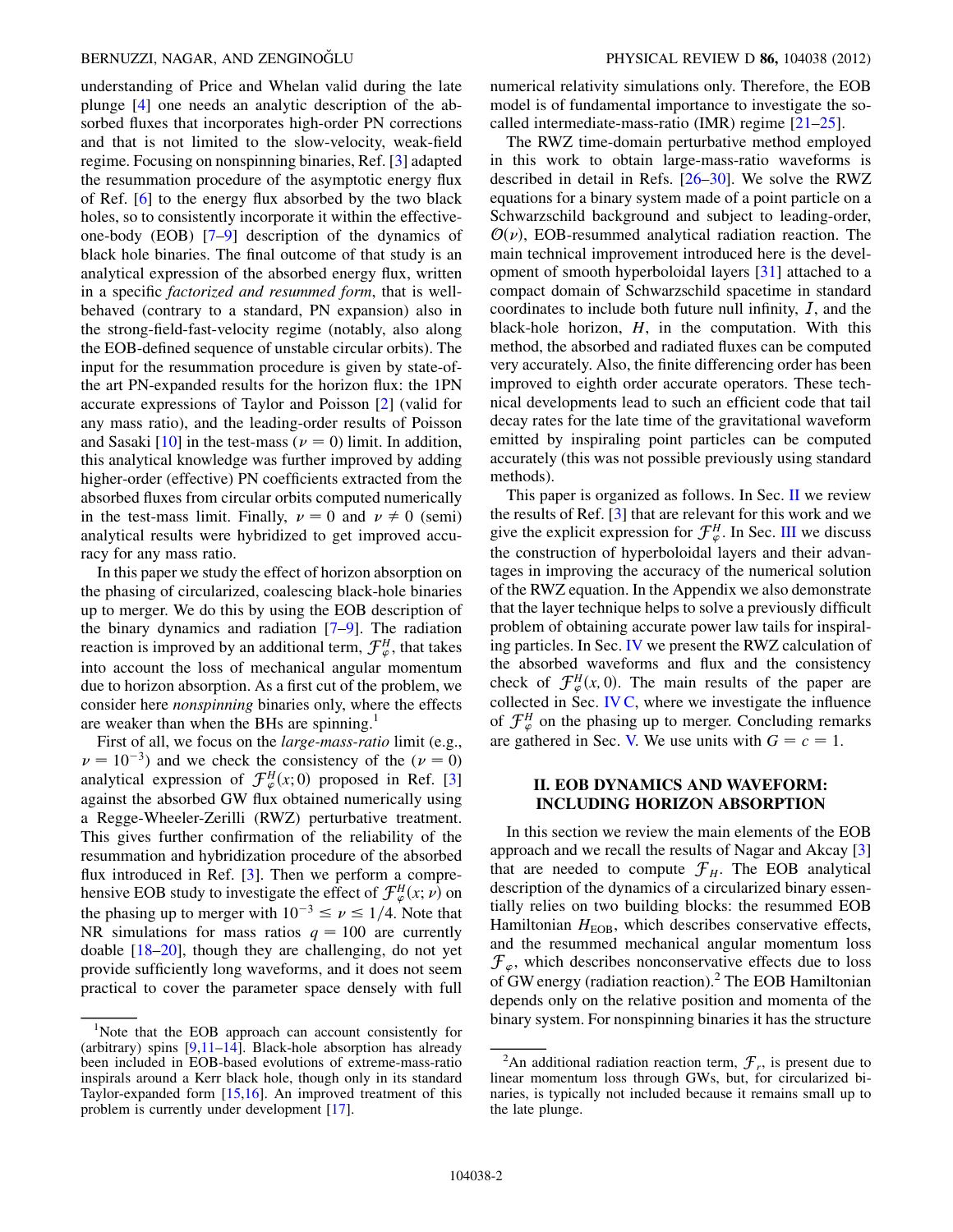$$
H_{\rm EOB}(r, p_{r_*}, p_{\varphi}) \equiv M \sqrt{1 + 2\nu(\hat{H}_{\rm eff} - 1)},
$$
 (2)

<span id="page-2-0"></span>where

$$
\hat{H}_{\text{eff}} = \sqrt{p_{r_*}^2 + A(r)\left(1 + \frac{p_{\varphi}^2}{r^2} + z_3 \frac{p_{r_*}^4}{r^2}\right)}.
$$
 (3)

Here  $z_3 = 2\nu(4 - 3\nu)$  and we use rescaled dimensionless variables, namely  $r \equiv r_{AB}c^2/(GM)$ , where  $r_{AB} = |\mathbf{r}_A - \mathbf{r}_B|$ , the relative separation between the two bodies, and  $p_{\varphi}$  $P_{\varphi}/(GM_AM_B)$ , the angular momentum. In Eq. [\(3\)](#page-2-0),  $p_{r_*}$  is the radial momentum canonically conjugate to an EOBdefined tortoise coordinate,  $r_{\ast}$ , that reduces to the usual tortoise coordinate when  $\nu = 0$ . The function  $A(r)$  is the basic radial potential that, following Ref. [\[32\]](#page-14-21), depends on two EOB flexibility parameters  $(a_5, a_6)$  that take into account effective 4PN and 5PN corrections to the conservative dynamics. For coalescing black-hole binaries, an excellent phasing agreement between NR and EOB waveforms can be reached over bananalike regions in the  $(a_5, a_6)$  plane. Following Ref. [[32](#page-14-21)], we fix the EOB parameters as  $a_5 = -6.37$  and  $a_6 = 50$  which lie within the extended region that yields a good fit with NR data for  $q = 1$ , 2, and 4. A recent study [\[33\]](#page-14-22) comparing an  $(a_5, a_6)$ -parametrized EOB model with NR simulations for  $q = 1, 2, 3, 4$ , and 6 (and more accurate than those used in Ref. [[32\]](#page-14-21)) pointed out that the *best fitting* region in the  $(a_5, a_6)$  plane actually depends on  $\nu$  (see Fig. 5 in Ref. [[33](#page-14-22)]). Since our goal here is to highlight only the effect of  $\mathcal{F}_{\varphi}^{H}$  on the dynamics, we neglect this further  $\nu$ dependence on  $(a_5, a_6)$ . The analysis of the  $\nu$  dependence of  $(a_5, a_6)$  in the calibration of the EOB model of Ref. [[32\]](#page-14-21), in the presence of black-hole absorption and with better numerical data, is postponed to future work.

The radiation reaction force,  $\mathcal{F}_{\varphi}$ , drives the angular momentum loss during evolution. The Hamilton equation for  $p_{\varphi}$  reads

$$
\frac{dp_{\varphi}}{dt} = \hat{\mathcal{F}}_{\varphi},\tag{4}
$$

where  $\mathcal{F}_{\varphi} = \mathcal{F}_{\varphi}/\nu$ . The mechanical angular momentum loss is typically written as

$$
\hat{\mathcal{F}}_{\varphi} = -\frac{32}{5} \nu r_{\omega}^4 \Omega^5 \hat{f}(\nu_{\varphi}; \nu). \tag{5}
$$

Here,  $\Omega = d\varphi/dt$  is the orbital frequency, with  $\varphi$  the orbital phase  $y = r \Omega$  is the azimuthal velocity and orbital phase,  $v_{\varphi} = r_{\omega} \Omega$  is the azimuthal velocity, and<br>  $r_{\perp} = r v h^{1/3}$  where  $v'_{\perp}$  is a *y* dependent correction feature  $r_{\omega} = r\psi^{1/3}$ , where  $\psi$  is a *v*-dependent correction factor that is necessary to formally preserve Kepler's law during the plunge [[34](#page-14-23)]. The function  $\hat{f}(x; \nu)$  is the *reduced flux* function that is defined, for a circularized binary, as the ratio between the total energy flux and the  $\ell = m = 2$ asymptotic energy flux. In our case the reduced flux function is given by the sum of an asymptotic and a horizon contribution as

$$
\hat{f}(x; \nu) = \hat{f}^{I}(x; \nu) + \hat{f}^{H}(x; \nu),
$$
\n(6)

<span id="page-2-3"></span>where each term is given by

$$
\hat{f}^{(I,H)}(x;\nu) = F_{\ell_{\text{max}}}^{(I,H)}/F_{22}^{\text{N}}.
$$
 (7)

Here,  $F_{\ell_{\text{max}}}^{(I,H)}$  are the total asymptotic  $(I)$  and horizon  $(H)$ energy fluxes for circular orbits summed up to multipole  $\ell = \ell_{\text{max}}$ , while  $F_{22}^N = (32/5)\nu^2 x^5$  is the Newtonian quad-<br>rupolar (asymptotic) energy flux. In the EOB model one rupolar (asymptotic) energy flux. In the EOB model one uses suitably factorized expressions for the multipolar fluxes  $F_{\ell m}^{(I,H)}$  to resum and improve them with respect to standard PN-expanded expressions in the strong-field, fastvelocity regime ( $1/6 \le x \le 1/3$ ). The resummation of the asymptotic waveform and fluxes was discussed in Ref. [\[6\]](#page-14-5) and has been used in many works since then. We use it here at the  $3^{+2}$ PN accuracy<sup>3</sup> and we fix  $\ell_{\text{max}} = 8$ .

The horizon flux is written as the sum (up to  $\ell_{\text{max}} = 8$ )

$$
F^{H, (\ell_{\max})}(x; \nu) = \sum_{\ell=2}^{\ell_{\max}} \sum_{m=1}^{\ell} F_{\ell m}^{(H, \epsilon)}(x; \nu), \tag{8}
$$

where the partial multipolar fluxes have the following factorized structure [\[3](#page-14-1)]

<span id="page-2-4"></span>
$$
F_{\ell m}^{(H,\epsilon)}(x;\nu) = F_{\ell m}^{(H_{\text{LO}},\epsilon)}(x;\nu) [\hat{S}_{\text{eff}}^{(\epsilon)}(x;\nu) (\rho_{\ell m}^H(x;\nu))^{\ell}]^2. \tag{9}
$$

Here,  $\epsilon = \pi(\ell + m) = 0, 1$  is the parity of the considered<br>multipologies is a source feator with  $\hat{\xi}^{(0)} - \hat{H}$  or  $\hat{\xi}^{(1)}$ multipole,  $\hat{S}^{(\epsilon)}_{\text{eff}}$  is a source factor, with  $\hat{S}^{(0)}_{\text{eff}} = \hat{H}_{\text{eff}}$  or  $\hat{S}^{(1)}_{\text{eff}} = \sqrt{x}p_{\varphi}$  according to the parity of the multipole, and the  $\rho_{\ell m}^H(x;\nu)$  are the residual amplitude corrections to the<br>horizon waveform Only  $\rho^H(x;\nu)$  is known analytically horizon waveform. Only  $\rho_{22}^H(x; \nu)$  is known analytically<br>at 1PN accuracy [3] It reads at 1PN accuracy [[3](#page-14-1)]. It reads

<span id="page-2-2"></span>
$$
\rho_{22}^{H_{\rm 1PN}}(x;\nu) = 1 + \frac{4 - 21\nu + 27\nu^2 - 8\nu^3}{4(1 - 4\nu + 2\nu^2)}x + \mathcal{O}(x^2).
$$
\n(10)

To improve our knowledge of the strong-field behavior of the  $\rho_{22}^H$  functions, Ref. [[3\]](#page-14-1) computed numerically the  $\rho_{\ell m}^H$ functions for a test particle moving on (stable and unstable) circular orbits on a Schwarzschild background. For each multipole, it was possible to fit the numerically computed  $\rho_{\ell m}^{H_{\text{num}}}$  accurately via a suitable rational function of the form

<span id="page-2-1"></span>
$$
\rho_{\ell m}^{H_{\text{fit}}}(x) = \frac{1 + n_1^{\ell m} x + n_2^{\ell m} x^2 + n_3^{\ell m} x^3 + n_4^{\ell m} x^4}{1 + d_1^{\ell m} x + d_2^{\ell m} x^2},\tag{11}
$$

where  $n_i^{lm}$  and  $d_i^{lm}$  are free fitting parameters.<sup>4</sup> By Taylorexpanding Eq.  $(11)$  in powers of x one obtains the following representation of the  $\rho_{\ell m}^H$  functions in the  $\nu = 0$  limit:

<sup>&</sup>lt;sup>3</sup>The 3PN-accurate  $\nu$ -dependent terms are augmented by the 4PN and 5PN accurate  $\nu = 0$  corrections for all multipoles.

<sup>&</sup>lt;sup>4</sup>Note that for the  $\ell = m = 2$  mode the fit was done imposing the constraint that the 1PN coefficient is equal to 1, because  $\rho_{22}^H(x;0) = 1 + x + \mathcal{O}(x^2).$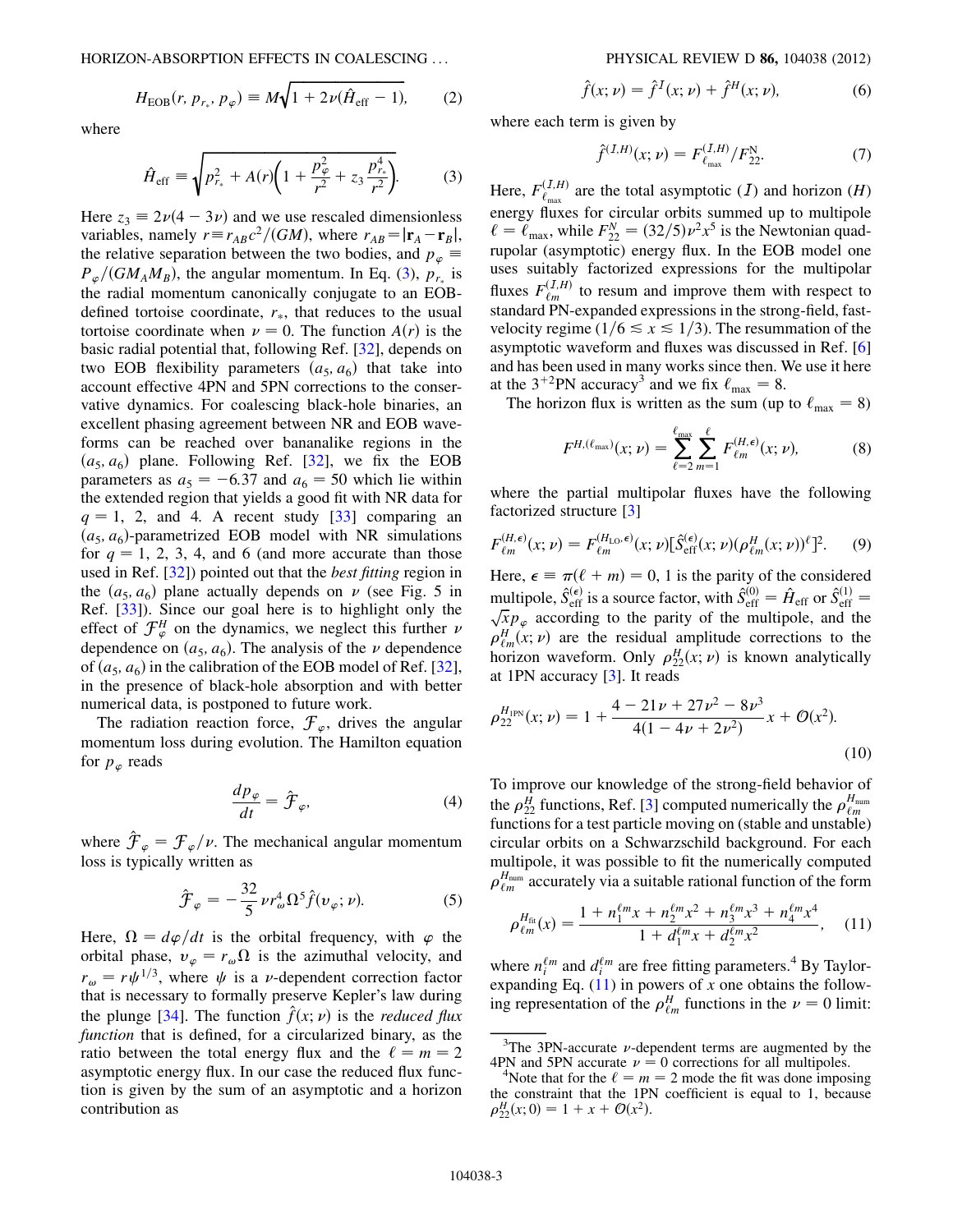$$
\rho_{\ell m}^H(x;0) = T_N[\rho_{\ell m}^{H_{\rm fit}}(x)],\tag{12}
$$

<span id="page-3-0"></span>where N indicates the maximum power of the expansion. For the  $\ell = m = 2$  mode, Ref. [\[3](#page-14-1)] pointed out that setting  $N = 4$  (i.e., 4PN accuracy) is sufficient to yield an accurate representation of the  $\rho_{\ell m}^{H_{\text{num}}^{\text{num}}}$  up to and below the last stable orbit (LSO) at  $r = 6$ , with relatively small differences around the light ring (see Fig. 3 of Ref. [[3\]](#page-14-1)). We have verified that this remains true also for the other multipoles, so that we shall assume 4PN accuracy in Eq. ([12](#page-3-0)) from now on. Following Ref. [\[3](#page-14-1)], we *hybridize* the  $\nu$ -dependent 1PN information of Eq.  $(10)$  $(10)$  $(10)$  with the 4PN expansion of Eq.  $(12)$  $(12)$ . Such hybridization procedure, that is conceptually analogous to what has been done in Ref. [\[6](#page-14-5)] for the corresponding asymptotic residual amplitude corrections, is justified in view of the following two results of Ref. [[3](#page-14-1)]: (i) the dependence on  $\nu$  of the 1PN coefficient in Eq. [\(10\)](#page-2-2) is mild; (ii) the fit of the numerical data proved to be robust enough so that the coefficients of the PN expansion can be taken as reliable estimates for the actual (yet uncalculated) PN coefficients. In practice we use the following 4PN expression for the  $\rho_{\ell m}^{H^{\bullet}}(x;\nu)$ :

<span id="page-3-2"></span>
$$
\rho_{\ell m}^H(x;\nu) = 1 + c_1^{\ell m} x + c_2^{\ell m} x^2 + c_3^{\ell m} x^3 + c_4^{\ell m} x^4. \tag{13}
$$

The values of the coefficients  $c_i^{lm}$ ,  $i = 1, ..., 4$  are listed in<br>Table L where in fact only  $c_i^{22}$  is given analytically as a Table [I](#page-3-1), where in fact only  $c_1^{2^2}$  is given analytically as a function of  $\nu$ , while the other coefficients are computed from the test-mass  $n_i^{\ell m}$  and  $d_i^{\ell m}$  coefficients extracted from the fit. We shall use them in the following as an effective representation of the actual test-mass information, although the hope is that it will be soon possible to replace them with terms from a PN calculation.

[I](#page-3-1)n Table I we list all PN coefficients up to  $\ell = 4$ . It seems enough to include only the quadrupolar contributions  $\rho_{21}^H$  and  $\rho_{22}^H$  in  $\hat{f}^H(x; \nu)$ , since, as we show in Sec. [IV](#page-6-0)<br>below, the effect of multipoles with  $\ell \geq 3$  on the horizonbelow, the effect of multipoles with  $\ell \geq 3$  on the horizonabsorbed angular momentum flux is practically negligible already in small-mass-ratio coalescence events. (Note that the  $\nu$  dependence of the leading-order prefactor to the multipolar horizon flux,  $F_{\ell m}^{H_{\text{LO}}}$ , is fully known only for the quadrupole modes [[2](#page-14-2)]).

Using Eqs.  $(6)$  $(6)$ ,  $(9)$  $(9)$  $(9)$ , and  $(13)$  $(13)$  $(13)$  one defines an EOB dynamics that takes into account horizon absorption. From this dynamics one then computes the (asymptotic) EOB multipolar waveform that has the well known factorized structure

$$
h_{\ell m} = h_{\ell m}^{(N,\epsilon)} S_{\text{eff}}^{(\epsilon)} \hat{h}_{\ell m}^{\text{tail}} (\rho_{\ell m})^{\ell} \hat{h}_{\ell m}^{\text{NQC}}, \tag{14}
$$

<span id="page-3-3"></span>where  $h_{\ell m}^{(N,\epsilon)}$  is the Newtonian waveform,  $\hat{h}^{\text{tail}} \equiv T_{\ell m} e^{i\delta_{\ell m}}$ is the tail factor as defined in Ref. [[6](#page-14-5)],  $\rho_{\ell m}$  is the resummed modulus correction and  $\hat{h}^{\text{NQC}}_{\ell m}$  is a next-to-quasicircular (NQC) correction. For each multipole  $(\ell, m)$  these NQC corrections depend on four parameters,  $a_i^{lm}$ ,  $i = 1, ..., 4$ <br>(two for amplitude corrections and two for a phase correc-(two for amplitude corrections and two for a phase correction) that have to be determined with an iterative procedure to match the EOB waveform to the NR waveform around merger. The NQC correction to the amplitude depending on  $(a_1^{\ell m}, a_2^{\ell m})$  is the same as in Refs. [\[29,](#page-14-24)[32](#page-14-21)]; the NQC<br>correction to the phase depending on  $(a_1^{\ell m}, a_2^{\ell m})$  is implecorrection to the phase depending on  $(a_3^{\ell m}, a_4^{\ell m})$  is imple-<br>mented as per Eq. (22) of Ref. [33], that proved more mented as per Eq. (22) of Ref. [[33](#page-14-22)], that proved more robust than the analogous expression used in Eq. (12) of Ref. [[29](#page-14-24)] to complete the EOB waveform in the extreme mass-ratio limit. The  $a_i^{\ell m}$  parameters are determined as in Ref. [[29](#page-14-24)] by imposing that the slope of the EOB waveform amplitude and frequency agree with the NR ones at the peak of the EOB orbital frequency  $\Omega$ . Note that, consis-tently with the findings of Bernuzzi et al. [\[29\]](#page-14-24) and differently from previous work  $[32,33]$  $[32,33]$ , we *do not* impose that the peak of  $\hat{h}_{22}$  occurs at the same time as the peak of  $\Omega$ .<br>On the contrary we allow  $\hat{h}_{\text{rel}}$  to have a nonzero slope On the contrary, we allow  $|h_{22}|$  to have a nonzero slope there that coincides with the slope of the NR waveform modulus  $|h_{22}^{NR}|$  at a NR time that occurs slightly after the time corresponding to  $max|h_{eq}|$ . This NR-data extraction time corresponding to max $|h_{22}|$ . This NR-data extraction point is suitably chosen consistently with the test-mass results [[35\]](#page-14-25). To obtain the coefficients  $a_i^{lm}$  for any value of  $\nu$ , we fit with cubic polynomials in  $\nu$  the NR points extracted from both the waveforms computed for us by Pollney and Reisswig using the Llama code [[35](#page-14-25)–[37](#page-14-26)], for mass ratios  $q = 1, 2, 3, 4$ , and the perturbative data of Bernuzzi *et al.* [[29](#page-14-24),[30](#page-14-14)]. As a last step we match to the EOB inspiral-plus-plunge waveform, Eq. [\(14\)](#page-3-3), a superposition of Kerr black-hole quasinormal modes (QNMs) over a

<span id="page-3-1"></span>

| ℓ<br>$\boldsymbol{m}$ |  | $\epsilon^{lm}$<br>ι.                                | $\epsilon^{lm}$<br>$\mathfrak{c}_2$ | $c_3^{\ell m}$ | $c_4^{\ell m}$ |  |
|-----------------------|--|------------------------------------------------------|-------------------------------------|----------------|----------------|--|
| 2                     |  | $4 - 21\nu + 27\nu^2 - 8\nu^3$<br>$4(1-4\nu+2\nu^2)$ | 4.78752                             | 26.760136      | 43.861478      |  |
| 2                     |  | 0.58121                                              | 1.01059                             | 7.955729       | 1.650228       |  |
| 3                     |  | 1.13649                                              | 3.84104                             | 45.696716      | 27.55066       |  |
| 3                     |  | 0.83711                                              | 1.39699                             | 23.638062      | $-1.491898$    |  |
| 3                     |  | 1.61064                                              | 2.97176                             | 10.045280      | 15.146875      |  |
| 4                     |  | 1.15290                                              | 4.59627                             | 55.268737      | 13.255971      |  |
| 4                     |  | 0.96063                                              | 1.45472                             | 43.480636      | $-35.225828$   |  |
| 4                     |  | 1.43458                                              | 2.43232                             | 21.927986      | 10.419841      |  |
| 4                     |  | 0.90588                                              | 1.17477                             | 5.126480       | 4.022307       |  |

TABLE I. Coefficients of our hybrid  $1^{+3}$ PN-accurate  $\rho_{\ell m}^H(x; \nu)$  functions as given by Eq. ([13](#page-3-2)).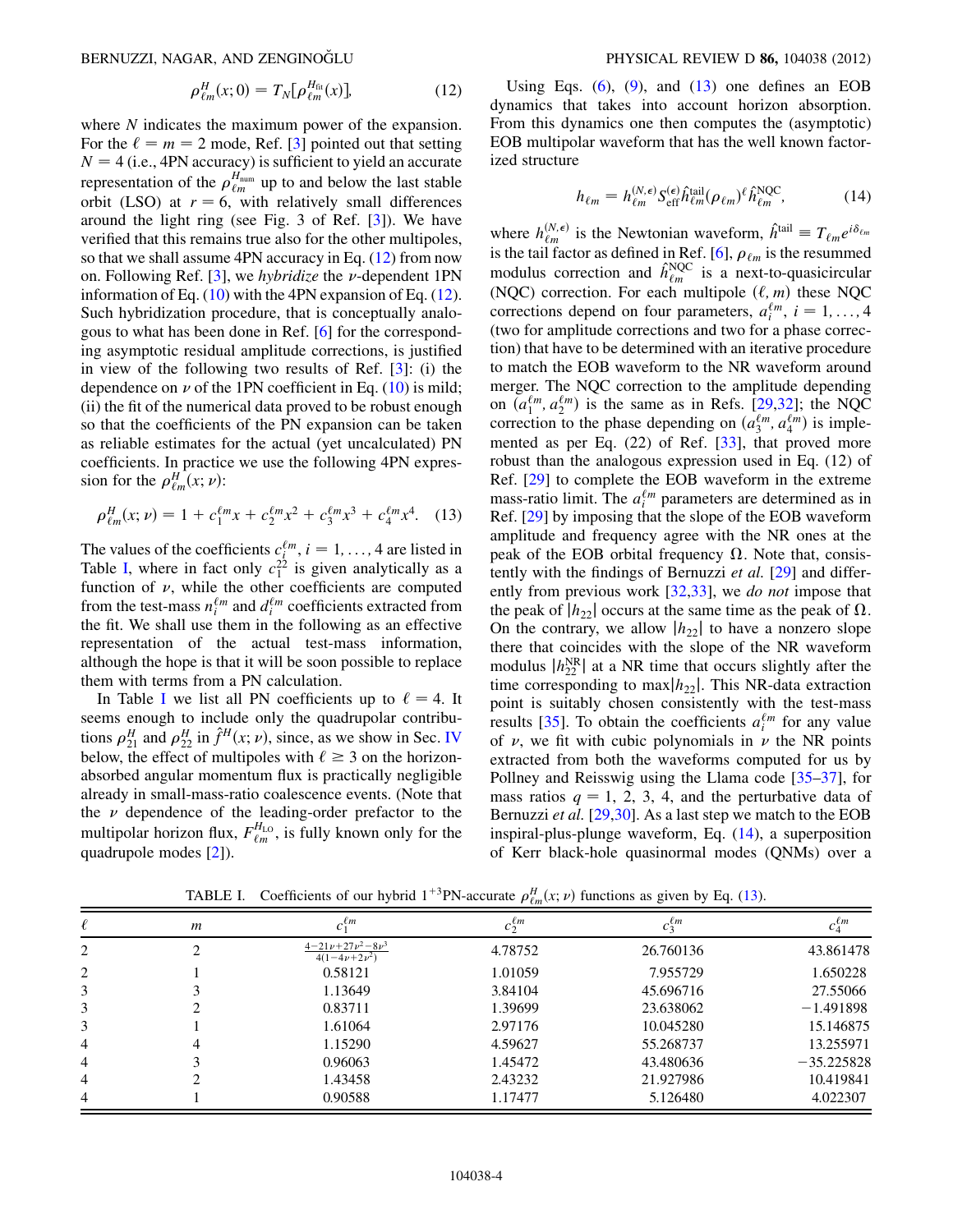matching *comb* [[27](#page-14-27)]. We use in general five QNMs; note, however, that for  $v = 0$  three ONMs are sufficient to obtain good agreement between EOB and RWZ waveforms [[29](#page-14-24)].

## <span id="page-4-0"></span>III. TRANSMITTING LAYERS FOR THE REGGE-WHEELER-ZERILLI EQUATIONS

In this section we describe the hyperboloidal layers adopted here to solve the RWZ equations and to extract the GW fluxes at the horizon and at null infinity. The method builds on previous work [\[30](#page-14-14)[,31,](#page-14-15)[38\]](#page-14-28) and extends the hyperboloidal layer technique to the near-horizon regime. We also present, as a test of the implementation, the horizon-absorbed fluxes from geodesic circular motion, and, in the Appendix, we report tail computations with our new infrastructure.

#### A. Smooth hyperboloidal layers

We use the Schwarzschild time coordinate  $t$  and the tortoise coordinate  $r_*$  in the bulk for describing the inspiraling particle using the standard EOB formalism. The tortoise coordinate,

$$
r_* = r + 2M \log(r - 2M),
$$
 (15)

is constructed such that the event horizon  $r = 2M$  is at infinite coordinate distance. From a numerical point of view, the main effect of the tortoise coordinate is to push away the coordinate singularity at the bifurcation sphere in Schwarzschild coordinates. The computational domain is then truncated at some negative value for  $r_*$  and ingoing boundary conditions are applied.

There are two problems with this common approach. First, the artificial truncation of the computational domain leads to artificial boundary conditions. This problem is not as important in the negative  $r_*$  direction as in the positive one, because the potential falls off exponentially in the tortoise coordinate towards the horizon whereas only polynomially towards spatial infinity. Nevertheless, the imposition of such artificial boundary conditions can still complicate the implementation of higher-order discretization methods. Second, the computation of absorbed fluxes by the black hole is performed at finite radius. To avoid contamination of the horizon flux computation by the artificial boundary conditions, a large grid in the negative  $r_*$ direction needs to be chosen (see, for example, Ref. [\[39](#page-14-29)]). This practice leads to a waste of computational resources.

A resolution to these problems is to change the coordinates near the horizon and in the asymptotic domain (near infinity), while keeping the standard Schwarzschild coordinates in the bulk. In our previous studies [\[29,](#page-14-24)[30\]](#page-14-14) we applied hyperboloidal scri-fixing in a layer  $[31,38]$  $[31,38]$  to solve these problems near infinity. In its original form, such a hyperboloidal layer is attached in the positive radial direction only so that the outer boundary corresponds to future null infinity. Since we are using the tortoise coordinate  $r_{*}$ , a similar layer can be attached also in the negative  $r_*$  direction so that the inner boundary corresponds to the black hole horizon. The time foliation in this layer is then not hyperboloidal but horizon penetrating. Nevertheless, we will keep using the term hyperboloidal layer for this new construction because the foliation has hyperboloidal properties in the tortoise coordinate.

The method consists of a spatial coordinate compactification and a time transformation as described below.

#### 1. Spatial compactification

Consider a finite domain  $\mathcal D$  in the tortoise coordinate  $r_*$ given by  $\mathcal{D} = [-R_-, R_+]$  where  $R_{\pm} \in \mathbb{R}^+$ . In this finite domain, we use coordinates  $(t, r_*)$ . We introduce a compactifying coordinate<sup>5</sup>  $\rho$  to calculate the solution to the RWZ equations numerically on the unbounded domains  $(-\infty, -R_{-})$  and  $(R_{+}, \infty)$ . The compactification is such that the infinities are mapped to a finite  $\rho$ , and at the interfaces  $R_{\pm}$  the coordinates  $\rho$  and  $r_*$  agree.

<span id="page-4-1"></span>A convenient way to write such a compactification is

$$
r_* = \frac{\rho}{\Omega(\rho)},\tag{16}
$$

where  $\Omega(\rho)$  is a suitable function of  $\rho$ . It is unity in the bulk domain  $\Omega_{\mathcal{D}} = 1$  implying  $\rho = r_0$  on  $\mathcal{D}$  For bulk domain,  $\Omega_{\mathcal{D}} = 1$ , implying  $\rho = r_*$  on  $\mathcal{D}$ . For compactification,  $\Omega$  must vanish at a finite  $\rho$  location, which then corresponds to infinity with respect to  $r_*$  (see Refs. [[30](#page-14-14),[31](#page-14-15)] for details). The transformation therefore is degenerate at the zero set of  $\Omega$ . Its Jacobian reads

$$
J \equiv \frac{d\rho}{dr_*} = \frac{\Omega^2}{\Omega - \rho \Omega'},\tag{17}
$$

<span id="page-4-2"></span>where the prime indicates  $d/d\rho$ . A simple prescription for  $\Omega$  to compactify both directions could be

$$
\Omega = 1 - \left(\frac{|\rho| - R_{\pm}}{S_{\pm} - R_{\pm}}\right)^4 \Theta(|\rho| - R_{\pm}).
$$
 (18)

For  $\rho < 0$  we use the plus sign, for  $\rho > 0$  we use the minus sign in the above formula. The transformation  $(16)$  $(16)$  with [\(18\)](#page-4-2) maps the unbounded domain  $-\infty < r_* < +\infty$  to the bounded domain  $-S_- < \rho < S_+$  such that  $\rho = r_*$  on  $\mathcal{D} = [-R_-, R_+]$  where  $S_{\pm} > R_{\pm}$ .

The choice of  $\Omega$  in ([18](#page-4-2)) leads to a coordinate transformation that is  $C<sup>4</sup>$  at the interfaces. Our numerical experiments showed that this degree of smoothness was not sufficient for the accurate computation of late-time tail decay rates of the waveform reported in the Appendix. Numerical studies of hyperboloidal compactification using RWZ equations previously showed that a smooth  $(C^{\infty})$ 

<sup>&</sup>lt;sup>5</sup>For notational continuity with previous work we use the same symbol to address both the compactifying coordinate and the residual amplitude corrections  $\rho_{\ell m}$  to the EOB waveform.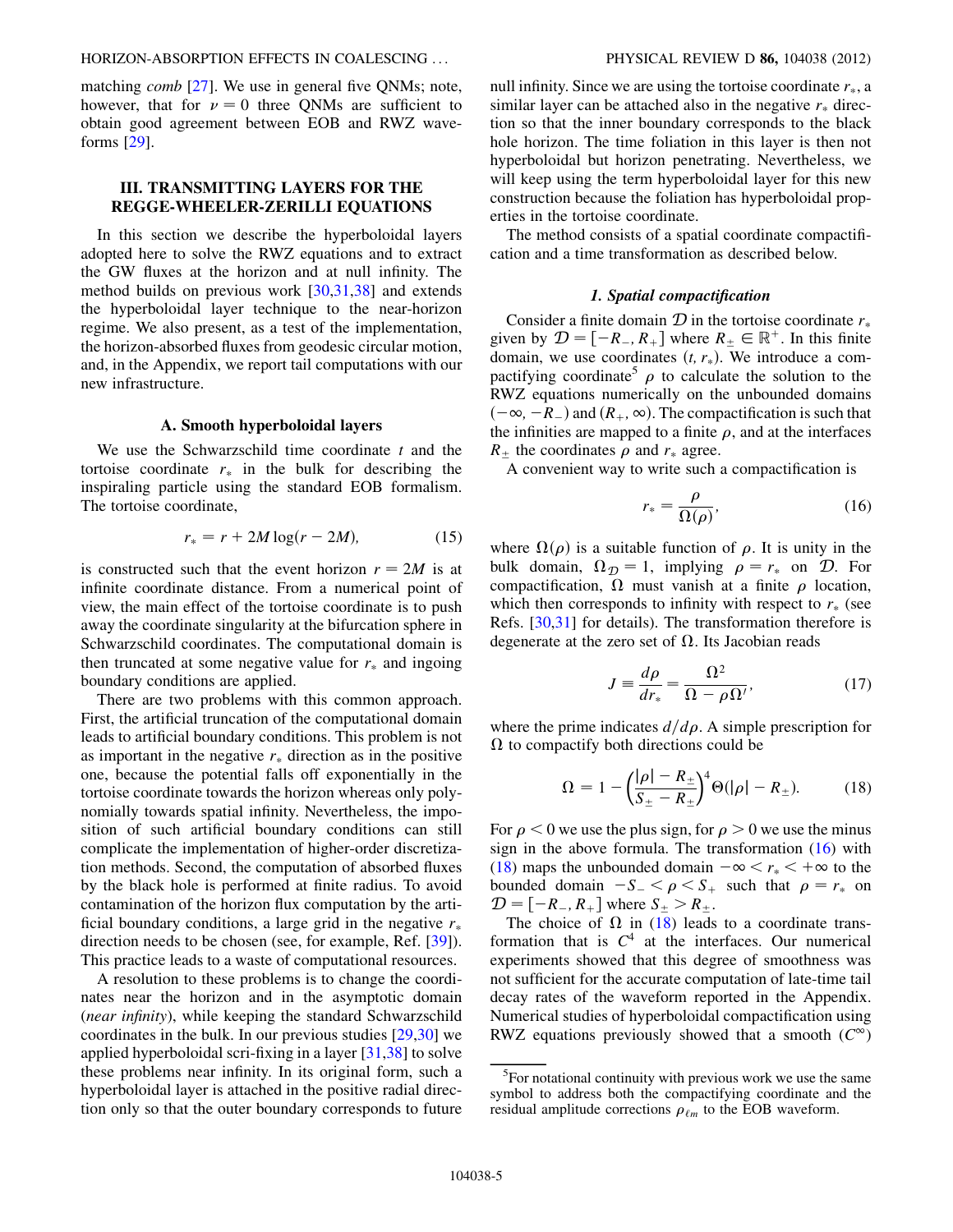<span id="page-5-0"></span>

FIG. 1 (color online). The function  $\Omega$  for the two choices [\(18\)](#page-4-2) and [\(19\)](#page-5-1). The dashed vertical lines (red online) indicate the interfaces at  $R_{\pm} = 12$ . Infinity corresponds to  $S_{\pm} = 20$ . The dashed (black online) curve denotes the  $C<sup>4</sup>$  transition [\(18\)](#page-4-2), and the solid (black online) curve the smooth transition [\(19\)](#page-5-1). The numerical results obtained later in the text are obtained with the smooth transition and with this choice of parameters.

transition leads to higher accuracy [[40](#page-14-30)]. Such a smooth transition function can be given as

$$
f_T := \frac{1}{2} + \frac{1}{2} \tanh\left[\frac{s}{\pi} \left(\tan x - \frac{q^2}{\tan x}\right)\right],
$$

where we have defined

$$
x := \left(\frac{\pi}{2} \frac{|\rho| - R_{\pm}}{S_{\pm} - R_{\pm}}\right).
$$

<span id="page-5-1"></span>The free parameter q determines the point  $\rho_{1/2}$  at which  $f_T(\rho_{1/2})=1/2$  and s determines the slope of  $f_T$  at  $\rho_{1/2}$ [\[41](#page-14-31)[,42\]](#page-14-32). We set

$$
\Omega = 1 - \frac{|\rho|}{S_{\pm}} f_T \Theta(|\rho| - R_{\pm}). \tag{19}
$$

The two choices for  $\Omega$  have been plotted in Fig. [1.](#page-5-0) For the main numerical results in this paper we use the smooth compactification of Eq. [\(19\)](#page-5-1).

#### 2. Time transformation

It is well known that spatial compactification alone leads to resolution problems for hyperbolic equations [[43](#page-14-33)]. The loss of resolution near infinity, however, can be avoided for essentially outgoing solutions by combining the spatial compactification with a suitable time transformation [[31\]](#page-14-15). The details of this transformation depend on the background spacetime, but the essential idea is to keep the outgoing null direction invariant in local compactifying coordinates [[30](#page-14-14)].

<span id="page-5-2"></span>A suitable time transformation for numerical computations keeps the background metric invariant of the time coordinate by respecting the timelike Killing field [[38\]](#page-14-28). Such time transformations can be written in the following form:

$$
\tau = t \pm h(r_*), \tag{20}
$$

where the function  $h$  is called the *height function* and depends on the tortoise coordinate only.

Near the black hole horizon, and near null infinity, gravitational waves propagate predominantly in one direction along null rays. Near the black hole most waves are absorbed; near infinity most waves escape. Correspondingly, near the black hole we require invariance of ingoing null rays in local coordinates, whereas near infinity we require invariance of outgoing null rays. The sign in Eq. ([20](#page-5-2)) depends therefore on the sign of  $r_{\ast}$ . The invariance of the null direction in local compactifying coordinates translates into

$$
t\pm r_*=\tau\pm\rho.
$$

With Eq. [\(20\)](#page-5-2) we get

$$
r_*=\rho+h
$$

or by defining  $H := dh(r_*)/dr_*$ 

$$
H = 1 - J.\t(21)
$$

This relation between the differential time transformation  $H$  and the differential spatial compactification  $J$  solves the resolution problem of compactification in hyperbolic equations.

We emphasize that, even though the inner hyperboloidal layer changes the time foliation, we do not modify the particle trajectory consistently when solving the RWZ equation. In principle, the particle motion should be expressed in the local coordinates of the inner layer. In practice, however, this seems unnecessary when the layer is attached at a sufficiently small negative value of  $r_* =$  $-R_{-}$  < 0. We find that after the particle has crossed the light ring at 3M, thereby triggering the QNM ringdown, its subsequent trajectory does not influence the waveform. Choosing  $R_{-} = 12$  allows us to leave the description of the particle untouched. Once the particle enters the layer, we smoothly switch off the RWZ source to avoid unphysical features in the ringdown waveform (see Fig. 16 of Ref. [\[30\]](#page-14-14)).

#### B. Horizon fluxes for circular orbits

As a test of the accuracy of our new numerical setup, and in particular, of the inner layer, we consider a point particle moving on circular orbits of a Schwarzschild black hole and we compute the horizon fluxes. The treatment of the distributional  $\delta$ -function describing the point-particle source as a finite-size, narrow Gaussian is the same as previous works [\[26–](#page-14-13)[30](#page-14-14)]. Given a selected sample of stable and unstable orbits of radius  $r$  (3.1  $\leq r \leq 7.9$  spaced by  $\Delta r = 0.1$ , the RWZ waveform at the horizon location  $\Psi_{\ell m}^{(H,\epsilon)}$ , and its time derivative,  $\dot{\Psi}_{\ell m}^{(H,\epsilon)}$ , the fluxes of energy and angular momentum absorbed by the black hole are given by [[39](#page-14-29)]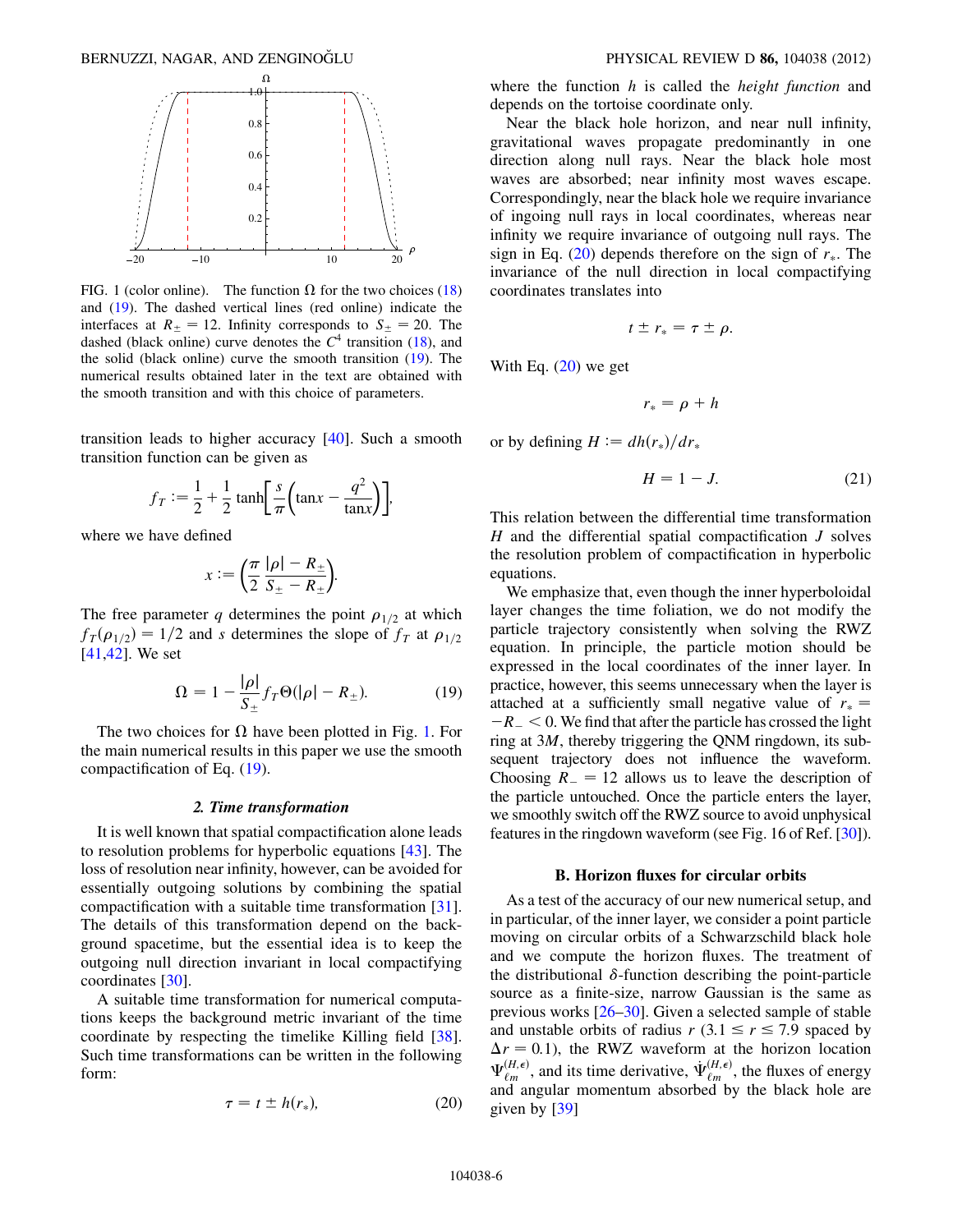<span id="page-6-1"></span>

FIG. 2 (color online). Testing the accuracy of the updated time-domain RWZ code for a particle along a sequence of stable and unstable circular orbits. We plot the fractional difference in the horizon fluxes computed with the time-domain RWZ code using hyperboloidal layers and Akcay's frequency-domain code [\[3,](#page-14-1)[44\]](#page-14-34).

<span id="page-6-3"></span>
$$
\dot{E}_{(\ell_{\text{max}})}^H = \frac{1}{16\pi} \sum_{\ell=2}^{\ell_{\text{max}}} \sum_{m=0}^{\ell} \sum_{\epsilon=0}^1 \frac{(\ell+2)!}{(\ell-2)!} |\dot{\Psi}_{\ell m}^{(H,\epsilon)}|^2, \quad (22)
$$

$$
j_{(\ell_{\text{max}})}^H = -\frac{1}{8\pi} \sum_{\ell=2}^{\ell_{\text{max}}} \sum_{m=1}^{\ell} \sum_{\epsilon=0}^1 m \frac{(\ell+2)!}{(\ell-2)!} \Im[\dot{\Psi}_{\ell m}^{(H,\epsilon)} \Psi_{\ell m}^{(H,\epsilon)*}].
$$
\n(23)

In Fig. [2](#page-6-1) we show the fractional difference [plotted versus  $x = 1/r = (M\Omega)^{2/3}$  between the energy flux  $\dot{E}^H$  com-<br>puted with our code (labeled by *BNZ*) and the same guan- $\frac{1}{2}$  because the same  $\frac{1}{2}$  because the same state of  $\frac{1}{2}$  and the same quantity obtained by Akcay using his frequency domain code [\[44\]](#page-14-34), and presented for the first time in Ref. [\[3](#page-14-1)] (labeled by  $NA$ ), i.e.,  $(\dot{E}^{BNZ} - \dot{E}^{NA})/\dot{E}^{NA}$ . The solid (red online) curve in the plot refers to the total flux summed up to  $\ell_{\text{max}} = 8$ , while the dashed one refers to the  $\ell = m = 2$  dominant quadrupole mode only. The frequency domain computation of horizon fluxes using the code of Ref. [\[44\]](#page-14-34) has fractional uncertainty of order  $10^{-10}$  or smaller for strong-field orbits (say  $r \le 10$ ). Figure [2](#page-6-1) highlights how the fractional difference between the fluxes obtained with the two methods is on the order of  $10^{-3}$ .

## <span id="page-6-0"></span>IV. HORIZON ABSORPTION IN THE LARGE-MASS-RATIO LIMIT

#### A. Perturbative, time-domain computation

In this section we compute the horizon-absorbed GW fluxes in a large-mass-ratio BBH coalescence using the perturbative method discussed extensively in previous works [\[26–](#page-14-13)[30](#page-14-14)]. The computations allow us to test the reliability of the EOB-resummed fluxes given by Eq. ([9\)](#page-2-4).

In the large-mass-ratio limit the EOB Hamiltonian tends to the Schwarzschild one, and higher-order corrections in the analytical radiation reaction are neglected. The radiation-reaction term is then given by

<span id="page-6-2"></span>
$$
\hat{\mathcal{F}}_{\varphi} \equiv \hat{\mathcal{F}}_{\varphi}^{I} + \hat{\mathcal{F}}_{\varphi}^{H}
$$
\n
$$
= -\frac{32}{5} \nu r^{4} \Omega^{5} [\hat{f}^{I}(\nu_{\varphi};0) + \hat{f}^{H}(\nu_{\varphi};0)], \quad (24)
$$

with  $v_{\varphi} = r\Omega$ . Here,  $\hat{f}^{I}(v_{\varphi}; 0)$  is computed as in Ref. [\[6\]](#page-14-5) in the  $v = 0$  limit but retaining all terms up to SPN fracin the  $\nu = 0$  limit but retaining all terms up to 5PN fractional accuracy in the  $\rho_{\ell m}$ 's computed in Ref. [\[45\]](#page-14-35) (see also Ref. [\[46\]](#page-14-36) for the 14PN-accurate calculation).

We work here with the mass ratio<sup>6</sup>  $\nu = 10^{-3}$ . Previous relations 128.301 indicated that in this case, the method gives studies [[28,](#page-14-37)[30](#page-14-14)] indicated that, in this case, the method gives a fractional agreement between the 5PN-accurate mechanical angular momentum loss and the actual angular momentum flux computed from the RWZ master function of order  $10^{-3}$  even beyond the LSO (see Fig. 14 of Ref. [[30](#page-14-14)]). The RWZ master function is extracted numerically using the method of Sec. [III](#page-4-0). Neglecting horizon absorption in the dynamics  $\int \hat{f}^H(v_\infty; 0) = 0$ , in Eq. ([24](#page-6-2))], we reproduce the relative dynamics of previous works [\[28–](#page-14-37)[30](#page-14-14)]. The initial relative separation is  $r_0 = 7$  and the relative dynamics is started with the usual postcircular initial conditions [[8,](#page-14-38)[26\]](#page-14-13).

Figure [3](#page-7-0) focuses on the  $\ell = m = 2$  mode and illustrates<br>the relative importance of the horizon waveform  $\Psi_{22}^{(H,0)}$ <br>compared to the asymptotic waveform  $\Psi_{22}^{(I,0)}$ . The figure shows on the same panel the real part of the waveforms together with their amplitudes. In the strong-field regime under consideration,  $r \le 7$ , the horizon waveform is smaller ( $\sim$  16 times during inspiral) than the asymptotic waveform but not negligible (roughly comparable to some asymptotic subdominant multipoles). Notably, one finds that  $|\Psi_{22}^{(H,0)}|$  is always *larger* than  $|\Psi_{44}^{(I,0)}|$ . The ratio between the two varies between 1.5 at the beginning of the inspiral up to 2 at LSO crossing.

The amplitude of the horizon waveform grows during the late plunge and reaches about 0.1 just before the lightring crossing,  $u/M \approx 4300$ . It then increases by a factor of  $\sim 7$  over a temporal interval of  $\sim 15$  developing a spike  $\sim$ 7 over a temporal interval of  $\sim$ 15, developing a spike that is twice as large as the corresponding value of the asymptotic amplitude. After this transient, the ringdown asymptotic and horizon waveforms are consistent.

The presence of a spike in the horizon waveform is due to our representation of the point-particle source as a narrow ( $\sigma \ll 1$ ) Gaussian. The RWZ function is (in the  $\sigma \rightarrow 0$  limit) discontinuous at  $r_* = R(t)$  and its spatial derivative is singular. Since we have not implemented a

<sup>&</sup>lt;sup>6</sup>Note that in the test-mass limit,  $M_A/M_B \ll 1$ , we can identify e inverse mass ratio  $1/a = M_A/M_B$  with the *symmetric* mass the inverse mass ratio  $1/q = M_A/M_B$  with the symmetric mass ratio  $\nu = M_A M_B / (M_A + M_B)^2$ .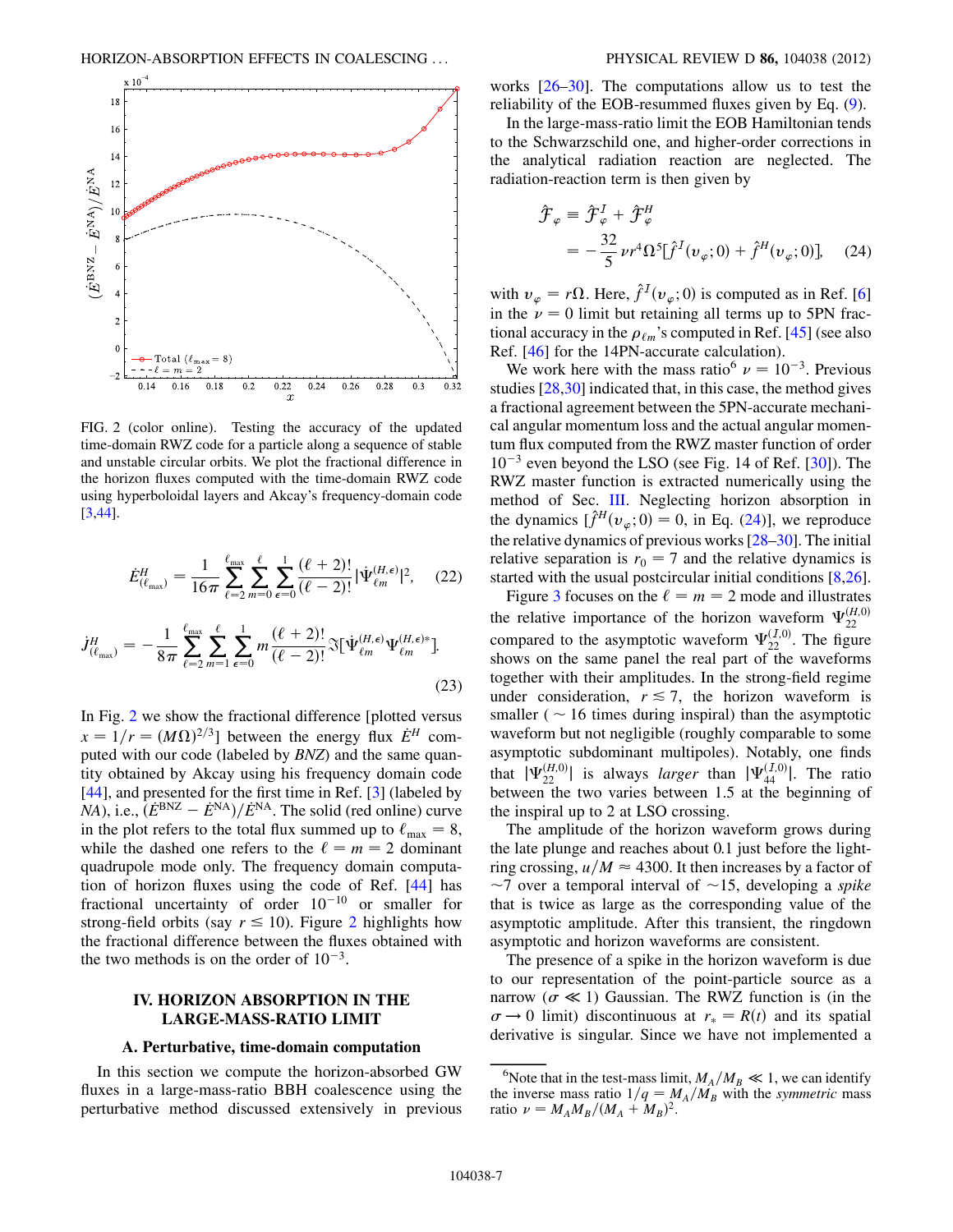<span id="page-7-0"></span>

FIG. 3 (color online). Comparing horizon and null infinity quadrupolar ( $\ell = m = 2$ ) RWZ waveforms for a coalescing binary with mass ratio  $\nu = 10^{-3}$ . The horizontal axis corresponds to horizon anticipated time  $u \equiv u^+ = \tau + H$  for the horizon waveform and to null infinity retarded time,  $u \equiv u^{-}$  $\tau$  – S for the asymptotic waveform. The leftmost (dash-dotted) vertical line marks the (dynamical) time when the particle crosses the LSO, while the rightmost (dashed) vertical line corresponds instead to the light-ring crossing. The horizon waveform (red online) becomes unreliable around the lightring crossing ( $u/M \ge 4300$ ). See text for discussion.

sophisticated regularization of the source (see in this respect Refs. [\[47–](#page-14-39)[50](#page-14-40)]), there is a spatial (smoothed) singularity on the RWZ computational grid at the particle location. After the particle has crossed the light ring, the singularity is advected to the horizon. The presence of such a discontinuity in the RWZ function and the corresponding singularity in the energy flux (also observed in the analytical treatment of an extreme-mass-ratio plunge by Hamerly and Chen [[51](#page-14-41)]), makes our numerical representation of the particle ill suited for a detailed study of horizon absorption during the last moments of the merger. We have, however, verified that the effect is localized around the location of the particle and its influence is reduced for smaller values of  $\sigma$ . In this work, we use the RWZ horizon waveform (and flux) only before the light-ring crossing, say  $u/M \sim 4300$ , so that our results are not affected by the absorption of the particle by the horizon.

We display in Fig. [4](#page-7-1) the horizon-absorbed angular momentum flux  $J_{\ell_{\text{max}}}^H/\nu^2$  computed from Eq. ([23\)](#page-6-3) with  $\ell_{\text{max}} = 8$ . The top panel contrasts asymptotic fluxes (either summed up to  $\ell_{\text{max}} = 8$  or just  $\ell = m = 2$ ) with the horizon fluxes, highlighting that the latter are typically  $10^{-3}$ times smaller. The bottom panel of the figure shows the ratio between the total quadrupole horizon flux (i.e.,  $\dot{J}_{21}^H$  + Figure 1 and the total horizon flux  $J_{(\ell_{\text{max}}=8)}^H$ , which indicates

<span id="page-7-1"></span>

FIG. 4 (color online). Top panel: Comparison between RWZ horizon and asymptotic angular momentum fluxes for mass ratio  $\nu = 10^{-3}$  from Eq. [\(23\)](#page-6-3) with  $\ell_{\text{max}} = 8$ . Bottom panel: The  $\ell =$ 2 modes contribute to more than the 98% of the total absorbed flux up to LSO crossing (vertical dashed line).

that the quadrupole mode accounts for more than 98% of the absorption up to the LSO crossing (dash-dotted vertical line in the plot).

#### B. The EOB-resummed horizon flux

We compare the horizon absorbed angular momentum flux computed from the RWZ waveform, Eq. [\(23\)](#page-6-3), with the EOB-defined mechanical angular momentum loss due to horizon absorption, Eq.  $(24)$ . In this section, the dynamics is computed including only  $\hat{\mathcal{F}}_{\varphi}^I$ ; the effect of  $\mathcal{F}_{\varphi}^H$  is explored in the next section. Figure [5](#page-8-1) shows the dominant quadrupole  $\ell = 2$  fluxes for  $m = 1$  (left panel) and  $m = 2$ (right panel). The mechanical losses  $-\hat{\mathcal{F}}_{22}^H/\nu$  computed<br>with various approximations (popsolid lines) are conwith various approximations (nonsolid lines) are contrasted with  $J_{2m}^{H} / \nu^2$  (solid lines) The vertical dash-dotted line marks the LSO crossing. In addition to the EOBresummed analytical expressions (dashed curves, red online), we also show the PN-expanded (1PN-accurate) absorbed fluxes as computed by Taylor and Poisson [\[2\]](#page-14-2) (see also Eq.  $(13)$  of Ref.  $[3]$  $[3]$ ). They are given by

<span id="page-7-2"></span>
$$
- \mathcal{F}_{22}^{H_{\rm 1PN}}(x) = \frac{32}{5} \nu^2 x^{15/2} (1+3x), \tag{25}
$$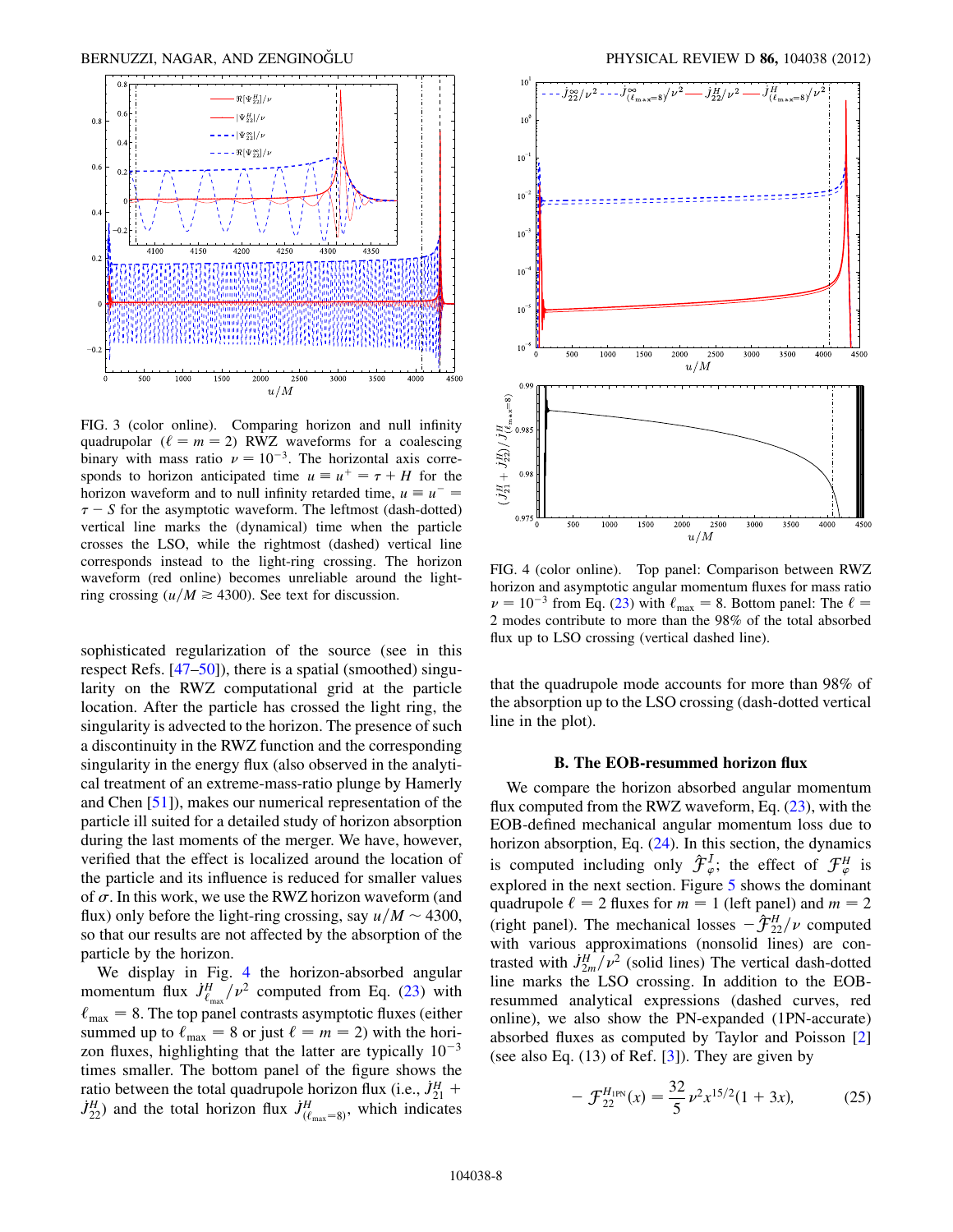<span id="page-8-1"></span>

FIG. 5 (color online). Comparison between EOB resummed angular momentum flux and the RWZ one for the quadrupole ( $\ell = 2$ ) modes:  $m = 1$  (left panel) and  $m = 2$  (right panel). The dash-dotted vertical line marks the LSO crossing. The EOB-resummed (horizon) mechanical angular momentum loss shows very good consistency with the horizon flux computed from GWs. By contrast, the 1PN-accurate expressions, Eqs. (25) and [\(26\)](#page-7-2), underestimate horizon absorption by more than a factor of 2.

$$
-\mathcal{F}_{21}^{H_{\rm 1PN}}(x) = \frac{32}{5} \nu^2 x^{17/2}.
$$
 (26)

When plotting these expressions we use two different PN representations of x: either  $x \equiv v_{\phi}^2$  (dashed-line, black online) consistently with the EOB waveform, or  $x_0 =$  $\Omega^{2/3}$  (dash-dotted line, blue online). The two expressions differ only well below the LSO due to the violation of the Kepler constraint during the plunge.

The following observations can be made in Fig. [5.](#page-8-1) First, the PN expanded expressions clearly underestimate the absorbed flux in the strong-field regime. This is expected due to the structure of the  $\rho_{\ell m}^H$  in the circular case. It has been shown in Ref. [[3](#page-7-0)] (Fig. 3) that at  $x = 1/7 \approx 0.14$  the 1PN-accurate  $a^H$  is more than a factor of 2 smaller than 1PN-accurate  $\rho_{22}^H$  is more than a factor of 2 smaller than the corresponding  $\rho_{22}^{H_{\text{num}}}$  computed from numerical data.

Second, the EOB resummed expression (with the fitted coefficients  $c_i^{\ell m}$ ) shows a very good consistency with the exact angular momentum flux computed from the waves. For the  $\ell = m = 2$  mode, the fractional difference is  $\approx 1\%$ <br>at the beginning of the inspiral to grow then up to  $\approx 3\%$  at at the beginning of the inspiral, to grow then up to  $\approx 3\%$  at the LSO crossing. Notably, an excellent agreement occurs the LSO crossing. Notably, an excellent agreement occurs also for the  $m = 1$  flux (fractional difference  $\leq 1\%$  at LSO crossing), where the knowledge of the function  $\rho_{21}^H$  comes completely from the fit to the circular data [[3\]](#page-14-1). The fractional difference we find here is approximately one order of magnitude larger than for the asymptotic flux (for the same mass ratio  $\nu = 10^{-3}$ ; see Fig. 14 of Ref. [\[30\]](#page-14-14). This difference is not surprising because we have little analytical information to compute the EOB horizon flux. The computation relies mostly on the coefficients  $c_i^{\ell m}$  obtained from the fit to the numerical data.

Third, the fluxes stay close also below the LSO crossing, even though we do not expect the RWZ fluxes to be accurate close to the light-ring crossing. The fact that the fluxes remain so close during the late inspiral up to the plunge is by itself a confirmation that the fitted  $c_i$ 's yield a rather accurate approximation to the coefficients one would get from the analytic PN calculation.

In conclusion we have shown that the analytical expression of  $\mathcal{F}_{\varphi}^{H}$ , built using several pieces of information coming from a circularized binary (either analytical or numerical) shows an excellent agreement with the exact horizon flux computed from the RWZ waves. This makes us confident that we can safely use  $\mathcal{F}_{\varphi}^{H}$  as a new term in the radiation reaction to take horizon absorption into account. The influence of this term on the waveform phasing will be discussed in detail below.

### C. Effect on BBH phasing

<span id="page-8-0"></span>In this section we discuss and quantify the effect of the inclusion of absorbed fluxes,  $\mathcal{F}_{\varphi}^{H}$ , in the dynamics on the observable GW (i.e., at infinity) from coalescing nonspinning binaries of different mass ratios. We work here only with EOB-generated waveforms.

We focus first on the test-mass limit,  $\nu = 10^{-3}$ , subject to leading-order (in  $\nu$ ) radiation reaction, Eq. ([24](#page-6-2)) (we neglect then all the higher-order  $\nu$ -dependent corrections). The effect of  $\hat{f}^H(v; 0)$  on the  $\ell = m = 2$  phasing is illus-trated in Fig. [6.](#page-9-0) The initial separation is, as before,  $r_0 = 7$ , which yields about 41 orbits up to merger (see Table [II\)](#page-10-0). The top panel displays the EOB waveform without including horizon absorption (dashed line) together with the one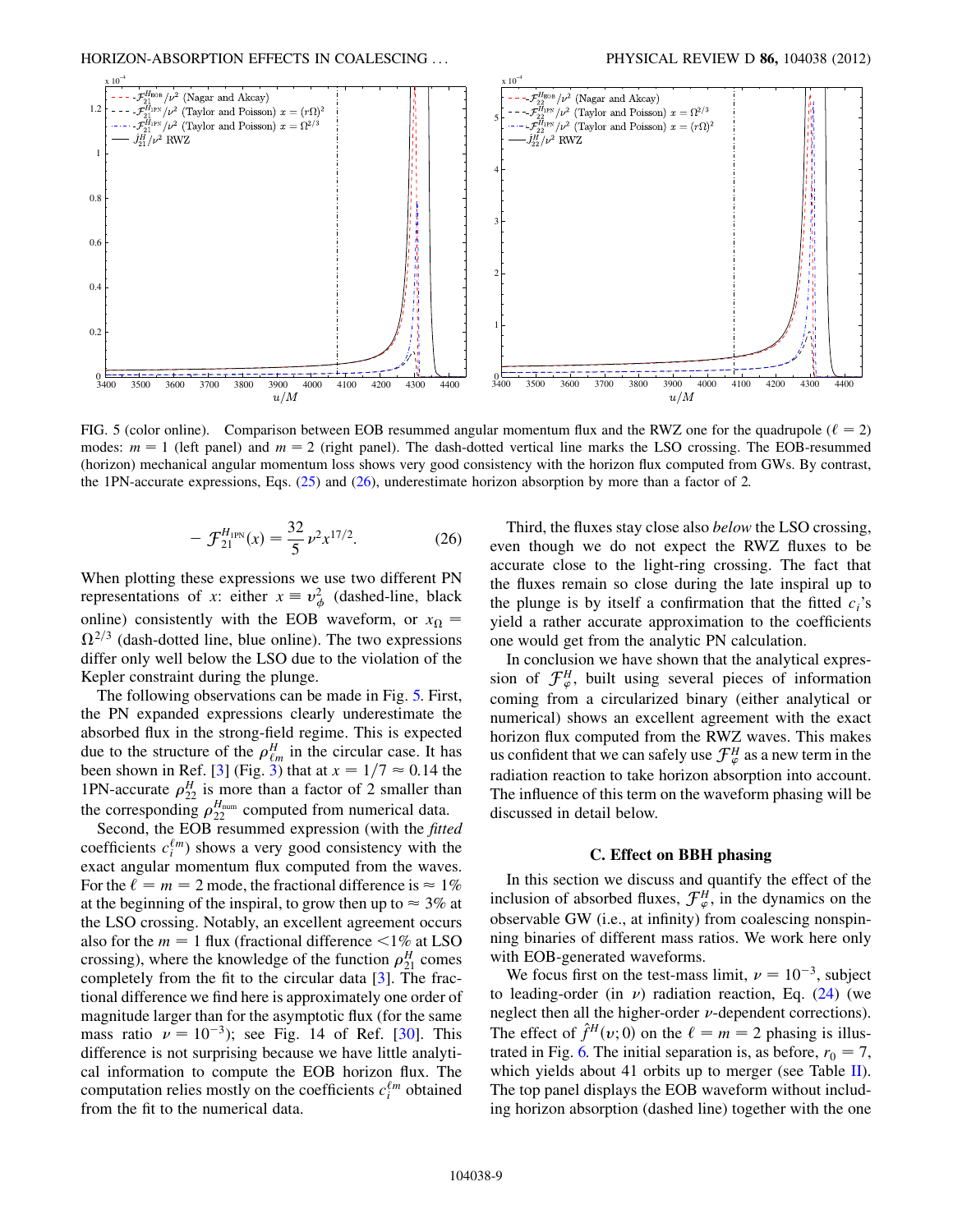<span id="page-9-0"></span>

FIG. 6 (color online). Test-mass limit ( $\nu = 10^{-3}$ ) including  $\mathcal{F}_{\varphi}^{H}(v;0)$  in the dynamics and its effect on the  $\ell = m = 2$ <br>phasing. The top panel compares the  $\ell = m = 2$  EOB wavephasing. The top panel compares the  $\ell = m = 2$  EOB waveforms with (solid line) and without (dashed line)  $\mathcal{F}_{\varphi}^{H}(v;0)$ .<br>The accumulated phase difference (bottom panel) is of order The accumulated phase difference (bottom panel) is of order 0.1 rad at LSO crossing (dash-dotted vertical line) and reaches a remarkable 1.5 rad at merger (dashed vertical line).

where BH absorption is taken into account. The leftmost vertical line marks the LSO crossing, while the rightmost vertical line the light-ring crossing. The visible difference between the two waveforms is made quantitative in the bottom panel of the figure, where the phase difference is shown. Here it is  $\Delta \phi_{22} = \phi^{H+1} - \phi^T$ . One sees that the nhase difference is 0.1 rad at the LSO and grows up to phase difference is 0.1 rad at the LSO and grows up to 1.6 rad at merger.

We turn now to compare a set of GWs from binaries with  $q = 1, 4, 10, 50, 100,$  and 1000, computed using the complete EOB dynamics. We run the simulations with and without horizon absorption and we compute the phase differences. The initial separation for  $q = 1000$  is  $r_0 = 7$ , while for the other mass ratios it is  $r_0 = 15$ , corresponding

to the initial GW frequency  $M\omega_{22}^0 = 0.0344$ . The result of this comparison is displayed in Fig. 7 and completed this comparison is displayed in Fig. [7](#page-10-1) and completed quantitatively by Table [II.](#page-10-0) In the four panels of Fig. [7](#page-10-1), the vertical lines mark, respectively from the left, the adiabatic LSO crossing and the EOB-defined light-ring crossing, i.e., the conventional location of the merger. First of all, we notice that even in the equal-mass case, where absorption effects are smallest and the system has a limited number of cycles, one gets a dephasing of the order of  $5 \times 10^{-3}$  rad at the EOB merger. Remarkably, this value is comparable to (or just a little bit smaller than) the uncertainty on the phase of the most accurate numerical simulations of (equal-mass, nonspinning) coalescing black-hole binaries currently available [[36](#page-14-42),[52](#page-14-43),[53](#page-14-44)].

For higher mass ratios the cumulative effect of a larger horizon absorption (acting over more GW cycles) produces larger and non-negligible dephasings. As listed in Table [II](#page-10-0), mass ratios of  $q \sim 10$  to 100 accumulate (respectively) a dephasing of  $\Delta \phi_{22}^{\text{LSO}} \sim 0.06$  to 0.6 rad at LSO which<br>increases by a factor of 3 near the light ring  $\Delta \phi_{LR}^{\text{LR}} \sim$ increases by a factor of 3 near the light ring,  $\Delta \phi_{22}^{\text{LR}}$  ~ 0.22 to 2.2 rad. The last two columns in Table [II](#page-10-0) list the dephasings obtained using the nonresummed (1PNaccurate) radiation reaction. Interestingly, using such an expression of the absorbed flux yields dephasings that are up to 30% smaller  $(q = 100)$  at merger than the EOB prediction, underestimating the actual effect of absorption.

Since horizon absorption effects on phasing are relatively large, especially for  $q > 50$ , they may be relevant in template modeling for large-mass-ratio binaries. In particular, we focus on IMR binaries made by a stellar-mass compact object (SMCO) and an intermediate-mass black hole (IMBH),  $(M_A, M_B) \sim (1, 50–500)M_{\odot}$ , that are candidate sources for Advanced LIGO [\[21](#page-14-11)], and for the Einstein Telescope (ET) [\[22\]](#page-14-45). We perform an indicative calculation of the faithfulness  $\mathcal{A}$  [[54](#page-14-46)] of an EOB template without absorption effects in describing a waveform with absorption effects. Given two (real) waveforms, say  $h_1$  (with horizon absorption) and  $h_2$  (without horizon absorption) the faithfulness functional [[54](#page-14-46)] (also denoted with the symbol  $\mathcal{F}$  [\[55](#page-15-0)]) is defined as

$$
\mathcal{A}[h_1, h_2] = \max_{\alpha, \tau} \frac{(h_1, h_2)}{\|h_1\| \|h_2\|},
$$
\n(27)

where the maximization is performed over a relative time  $\tau$ and phase shift  $\alpha$  between the waveforms, and

$$
(h_1, h_2) \equiv 4\Re \int_0^\infty df \frac{\tilde{h}_1(f)\tilde{h}_2^*(f)}{S_n(f)}
$$
(28)

defines the Wiener scalar product between the two signals. Here,  $S_n(f)$  is the one-sided power spectral density of the detector noise,  $\tilde{h}(f)$  the (complex) Fourier transform of the signal, and  $||h|| = (h, h)^{1/2}$  the norm associated to the Wiener scalar product. The mass ratios considered were  $a =$ Wiener scalar product. The mass ratios considered were  $q =$ 10, 50, 71.4286, and 100, corresponding to total masses  $M = (10 + 100)M_{\odot}$ ,  $(10 + 500)M_{\odot}$ ,  $(1.4 + 100)M_{\odot}$ , and  $M = (14 + 140)M_{\odot}$ . We followed the technical steps of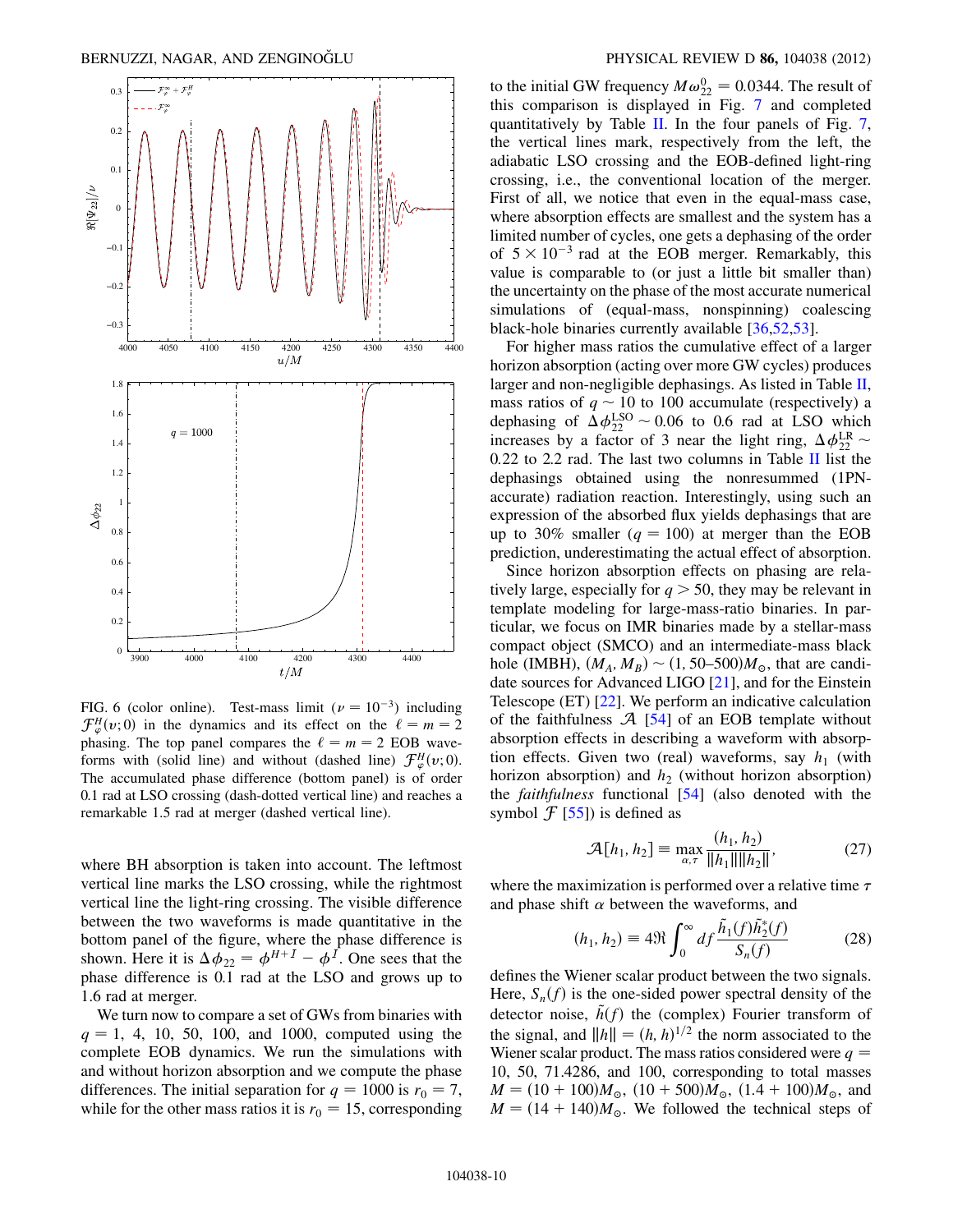#### HORIZON-ABSORPTION EFFECTS IN COALESCING ... PHYSICAL REVIEW D 86, 104038 (2012)

<span id="page-10-0"></span>TABLE II. Accumulated phase differences due to horizon absorption for different mass ratios. The data of the first six binaries are obtained from complete EOB simulations. On the contrary, the dynamics of the last binary, shown for comparison, is that of a point particle driven by leading-order radiation reaction only. For the first five binaries, the initial separation is  $r_0 = 15$ , which corresponds<br>to frequency  $M\omega_0^{22} \approx 0.0344$ , while the last two binaries start at  $r_0 = 7$ mass ratio q; the symmetric mass ratio  $\nu = q/(1 + q)^2$  ( $\nu = 1/q$  for the last binary); the initial separation; the number of orbits up to merger (FOR-defined light-ring crossing)  $N_{\nu}$ ; the dephasing  $\Delta d_{\Omega} = d_{\nu}^{H+1} - d_{$ merger (EOB-defined light-ring crossing),  $N_{\text{orb}}$ ; the dephasing  $\Delta \phi_{22} = \phi_{22}^{H+1} - \phi_{22}^T$  accumulated at the (adiabatic) EOB-defined LSO crossing; the corresponding value expressed in GW cycles; the dephasing accumulated at the EOB-defined light-ring crossing; the corresponding value expressed in GW cycles. The rightmost two columns show the phase difference accumulated using Taylor-Poisson, nonresummed, 1PN-accurate radiation reaction. Note that the effect of horizon absorption on the phasing is still nonnegligible (for  $q \ge 10$ ) even using this leading-order approximation to  $\hat{\mathcal{F}}_{\varphi}^H$ .

| q              | ν        | $r_0$ | $N_{\rm orb}$ | $\Delta \phi_{22}^{\text{LSO}}$<br>[rad] | $\Delta \mathcal{N}^{\text{LSO}}$ | $\Delta \phi_{22}^{\text{LR}}$ [rad] | $\Delta \mathcal{N}^{\text{LR}}$ | $\Delta^{1PN} \phi_{22}^{LSO}$<br>[rad] | $\Delta^{1PN} \phi_{22}^{LR}$ [rad] |
|----------------|----------|-------|---------------|------------------------------------------|-----------------------------------|--------------------------------------|----------------------------------|-----------------------------------------|-------------------------------------|
|                | 0.250000 | 15    | 15            | 0.003289                                 | 0.000523                          | 0.005475                             | 0.000871                         | 0.002849                                | 0.004547                            |
| $\overline{4}$ | 0.160000 | 15    | 21            | 0.028725                                 | 0.004572                          | 0.104712                             | 0.016665                         | 0.012320                                | 0.020246                            |
| 10             | 0.082645 | 15    | 38            | 0.064372                                 | 0.010245                          | 0.220496                             | 0.035093                         | 0.052834                                | 0.199428                            |
| 50             | 0.019223 | 15    | 153           | 0.312210                                 | 0.049690                          | 1.115319                             | 0.177508                         | 0.230220                                | 0.765105                            |
| 100            | 0.009803 | 15    | 296           | 0.620662                                 | 0.098781                          | 2.217042                             | 0.352853                         | 0.458168                                | 1.549226                            |
| 1000           | 0.000998 |       | 41.2          | 0.129978                                 | 0.020687                          | 1.453992                             | 0.231410                         | $\cdots$                                | $\cdots$                            |
| 1002           | 0.000996 |       | 40.9          | 0.129023                                 | 0.020535                          | .563971                              | 0.248914                         | $\cdots$                                | $\cdots$                            |

<span id="page-10-1"></span>

FIG. 7 (color online). Accumulated phase difference due to horizon absorption for different mass ratios q as obtained from EOB evolutions. The vertical lines mark the crossing of the EOB-defined LSO (leftmost line) and of the EOB-defined light ring (rightmost line). For all binaries, the initial separation is  $r_0 = 15$ , corresponding to  $M\omega_{22}^0 = 0.0344$ .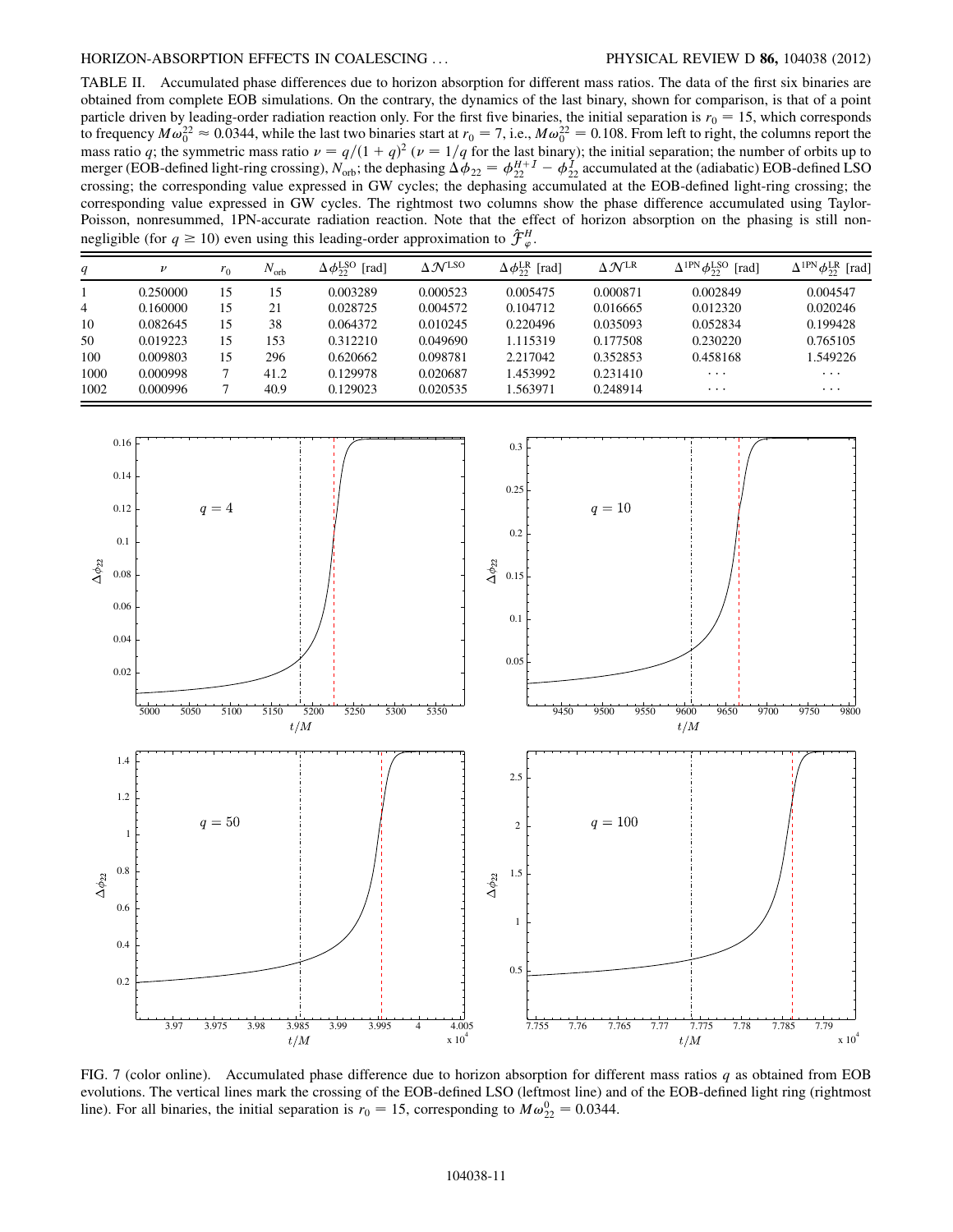<span id="page-11-1"></span>TABLE III. Faithfulness between signals with and without horizon flux for SMCO-IMBH (nonspinning) binaries in the Advanced LIGO and Einstein Telescope sensitivity band. The merger frequency  $f_{\text{merger}}$  corresponds to the maximum of the EOB waveform modulus  $|h_{22}|$ .

| q     | $M_A + M_R M_{\odot} $ | $f_{\text{merger}}$ [Hz] | $\mathcal{A}_{\text{aLIGO}}$ | $\mathcal{A}_{\texttt{FT}}$ |
|-------|------------------------|--------------------------|------------------------------|-----------------------------|
| 10    | $10 + 100$             | 89.16                    | 0.9999                       | 0.9998                      |
| 50    | $10 + 500$             | 17.92                    | 0.9991                       | 0.9995                      |
| 71.43 | $1.4 + 100$            | 89.21                    | 0.9991                       | 0.9983                      |
| 100   | $1.4 + 140$            | 63.63                    | 0.9992                       | 0.9970                      |

Ref. [\[55\]](#page-15-0) to compute accurately the Fourier transform of an EOB waveform. We computed the faithfulness  $A$  taking for  $S_n$  both the ZERO\_DET\_HIGH\_P anticipated sensitivity curve of Advanced LIGO [[56](#page-15-1)] and that of the planned Einstein Telescope [[57](#page-15-2)[–59](#page-15-3)]. The numerical values of  $A$  are listed in Table [III.](#page-11-1) Neglecting horizon absorption (for nonspinning binaries) leads to a loss of events ( $\propto$   $\mathcal{A}^3$ ) of, at most, 0.27% for LIGO and 0.9% for ET. These numbers can be considered negligible for practical purposes.

As a last remark, we argue that absorption fluxes in the nonspinning case are negligible also for parameter estimation. We computed a simplified effectualness functional [\[54\]](#page-14-46) by considering a maximization over the total binary mass only. For the most relevant case  $q = 100$ ,  $M = 141.4 M_{\odot}$  and the ET sensitivity curve, we found that max<sub>M</sub> $\mathcal{A} = 0.998$ . A more detailed study of the effectualness would need maximization over every physical parameter of the system (e.g., the chirp mass, the symmetric mass ratio  $\nu$  and the spins). Such an extended analysis should be performed for the spinning case, where horizon absorption effects are more relevant.

### V. CONCLUSIONS

<span id="page-11-0"></span>We investigated the importance of horizon absorption effects in modeling GWs from nonspinning coalescing black-hole binaries. Considering a recently proposed EOBresummed expression of the absorbed flux [[3\]](#page-14-1), we verified the EOB expression against perturbative waveforms from largemass-ratio ( $q = 1000$ ) binaries (Sec. [IV\)](#page-6-0), and explored the effects of absorbed fluxes on the phasing considering EOB evolutions for binaries of different mass ratios  $q = 1$  to 1000  $(Sec. IVC).$ 

We tested the accuracy of the analytically resummed horizon flux  $[3]$  $[3]$ , and in particular of the residual amplitude corrections  $\rho_{\ell m}^H$ , in the large-mass-ratio, perturbative limit. We compared it to the actual horizon flux of angular momentum computed solving the Regge-Wheeler-Zerilli equations in the time domain.

To improve the accuracy of the perturbative computation, we employed two hyperboloidal layers [\[31\]](#page-14-15) (horizon-penetrating near the horizon and hyperboloidal near null infinity) attached to a compact domain in standard Schwarzschild coordinates. This technique, summarized in Sec. [III](#page-4-0), allows us to include in the computational domain both null infinity,  $I$ , and the horizon,  $H$ , via compactification in the tortoise coordinate. The resulting improvements of our perturbative time-domain code combined with highorder finite differencing lead to such accurate computations of the inspiral and plunge that the late-time tail of the signal can be calculated very efficiently as reported in the Appendix.

We computed the absorbed GW fluxes from the transition from inspiral to plunge down to the late inspiral up to merger for the first time. We found that the quadrupolar contributions dominate over the subdominant multipoles accouting for about 98% of the absorbed radiation (see bottom panel of Fig. [4\)](#page-7-1). The  $\ell = 2$  absorbed angular momentum flux from the perturbative simulations proved to be consistent at the 1% level with the analytical expressions proposed in Ref. [[3\]](#page-14-1). Notably, the agreement remains excellent also below the LSO crossing and during the plunge. The resummation procedure for the flux introduced in Ref. [\[3\]](#page-14-1) and the numerical determination of the higherorder PN terms entering the  $\rho_{\ell m}^H$  amplitude corrections were crucial to obtain this result. The 1PN-accurate, Taylor-expanded expression of the horizon flux, as computed by Taylor and Poisson [\[2](#page-14-2)], underestimates horizon absorption by as much as a factor of 2 during the lateinspiral and plunge phases.

The absorbed flux of Ref. [[3](#page-14-1)] has been used to build an additional term to the radiation reaction force of the EOB model,  $\mathcal{F}_{\varphi}^H$ , thereby incorporating in the model, in a resummed way, horizon absorption. By means of EOB simulations we explored its effect on the phasing of the GW emitted by binaries of different mass ratios  $q$ . Even in the current nonspinning case, it yields non-negligible phase differences for  $q > 1$ . In particular, in the mass-ratio range  $q = 10$  to 100 (see Table [II\)](#page-10-0), the accumulated phase differences are of the order 0.2–2 rad up to merger for circularized binaries initially at relative separation of  $r_0$  = 15. By contrast, the PN-expanded radiation reaction underestimates the dephasing by  $9-48\%$  (depending on q).

Finally, we have performed a preliminary investigation of the impact of horizon absorption on the accurate modeling of templates for IMR nonspinning binaries made by a SMCO and an IMBH  $(M_A, M_B) \sim (1, 50-500) M_{\odot}$ . We found that neglecting  $\mathcal{F}_{\varphi}^H$  would yield a loss of events by 0.27% for Advanced LIGO and by 0.9% for ET. These losses are essentially negligible by current accuracy standards.

Horizon absorption effects are more important for spinning binaries. It will be necessary to include them in  $\mathcal{F}_{\varphi}^{H}$ , after a suitable resummation procedure, to study their impact on the phasing. Similarly, we expect their influence to be non-negligible on faithfulness and effectualness computations for gravitational wave data analysis purposes.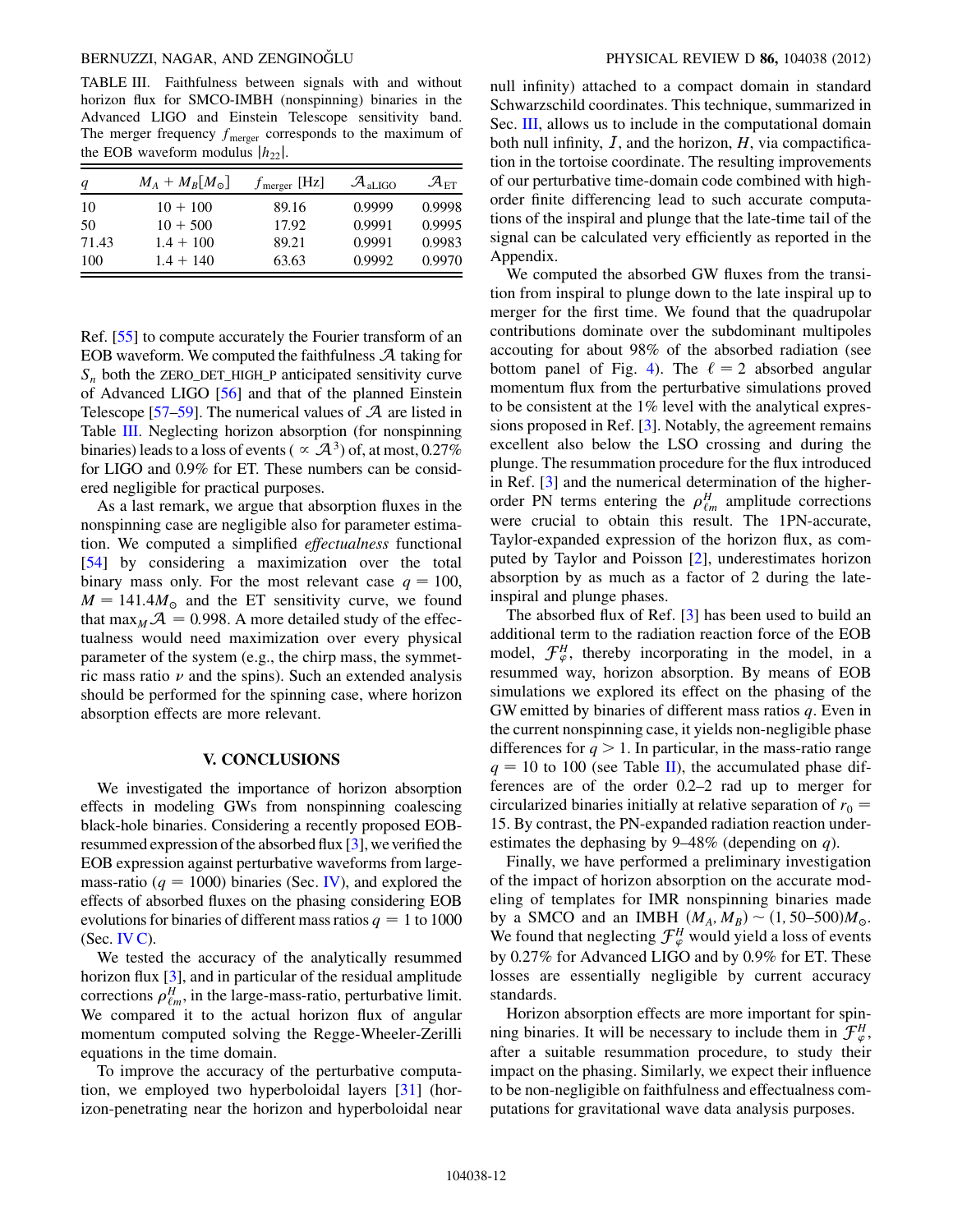### ACKNOWLEDGMENTS

We are grateful to S. Akcay for the numerical data of Fig. [2,](#page-6-1) and D. Pollney for giving us access to the NR data of Refs. [[35](#page-14-25),[37](#page-14-26)]. We thank T. Damour for useful suggestions, and N. K. Johnson-McDaniel for reading the manuscript. S. B. is supported by DFG GrantSFB/Transregio 7 ''Gravitational Wave Astronomy.'' S. B. thanks IHES for hospitality and support during the development of part of this work. A. Z. is supported by the NSF Grant No. PHY-1068881, and by a Sherman Fairchild Foundation grant to Caltech. Computations were performed on the MERLIN cluster at IHES.

## APPENDIX: LATE-TIME TAIL DECAY FOR RADIAL INFALL AND INSPLUNGE TRAJECTORIES

In this Appendix we present, for the first time, the accurate computation of the late-time power-law tail of the waveform at  $I$ , generated by a particle plunging, both radially and following an inspiraling trajectory, into a Schwarzschild black hole. This result completes the knowledge of the I-waveform for these events, already computed elsewhere [[29,](#page-14-24)[30](#page-14-14)].

We recall that the gravitational waveform is computed by solving the RWZ equations in the time domain for each multipole. The  $\delta$ -function representing the particle is approximated by a narrow Gaussian of finite width  $\sigma \ll$  $M$ , Eq. ([A1](#page-12-0)). The representation of a particle as a Gaussian is a standard method when gravitational perturbations are computed using finite-difference, time-domain methods. This representation, however, was considered problematic, because time-domain codes gave relatively inaccurate results for gravitational fluxes [\[60–](#page-15-4)[62](#page-15-5)]. Therefore, different prescriptions have been experimented with to improve on the representation of the point particle through a Gaussian [\[63–](#page-15-6)[65\]](#page-15-7). Nevertheless, the accuracy of timedomain codes remained low, especially when compared with frequency domain ones. One open problem was the calculation of tail decay rates for a particle radially infalling into a Schwarzschild black hole [[61](#page-15-8)].

Recently, a multidomain hybrid method of finite difference and spectral discretizations has been developed to solve this problem [\[66](#page-15-9)]. With this method, and using a large computational domain, the polynomially decaying part of the signal could be computed. However, the width of the Gaussian used in Ref. [[66](#page-15-9)] to represent the particle is inadequate for the particle limit. In fact, the particle in this study is larger than the Schwarzschild black hole that provides the background.

In this Appendix, we show that the accuracy provided by hyperboloidal layers, combined with high-order finite differencing, allows us to calculate the tail decay rates accurately for realistic representations of a point particle in Schwarzschild spacetime. We present the decay rates not only for a radially infalling particle, but also for an insplunging one.

As in previous work [\[26](#page-14-13)[,28–](#page-14-37)[30\]](#page-14-14), we approximate the delta distribution that represents the particle at timedependent location,  $R_*(t)$ , by a Gaussian

<span id="page-12-0"></span>
$$
\delta(r_* - R_*(t)) \to \frac{1}{\sqrt{2\pi}\sigma} \exp\left(-\frac{(r_* - R_*(t)^2)}{2\sigma^2}\right).
$$
 (A1)

Our prescription for the standard deviation,  $\sigma$ , depends on resolution. We set  $\sigma = 4 \triangle r_*$ , so that the Gaussian is resolved well on our finite difference grid.

Transmitting layers play an essential role in resolving narrow Gaussians because they allow us to compute the infinite domain solution in a small grid. This implies that the numerical resolution is not wasted in simulating empty space; instead, it can be focused to where the particle is located. As a consequence, we can afford to choose  $\Delta r_*$ , and therefore the width of the Gaussian  $\sigma$ , very small.

Another advantage of using the layer method is that the implementation of high-order finite differencing becomes simpler because there are no boundary conditions to be applied at either end of the domain. Note that even when good boundary conditions are available, their discretization and numerical implementation may not be straightforward. When no boundary conditions need to be applied, however, using a high-order finite difference method becomes just a matter of widening the stencils.

Using hyperboloidal layers, we have improved the accuracy of our previous work [\[30\]](#page-14-14). We use a smaller domain of  $[-20, 20]$  with interfaces at  $R_{\pm} = \pm 12$ . Compared to our previous domain of  $[-50, 70]$ , this gives us a factor of 3 in efficiency.<sup>7</sup> In addition, we use eighth order finite differencing as opposed to fourth order in Ref. [\[30\]](#page-14-14). As a result, we can compute the tail decay rates accurately, as reported below.

#### 1. Radial infall

The calculation of gravitational perturbations caused by a particle falling radially into a nonrotating black hole is a classical problem in relativity [[67](#page-15-10),[68](#page-15-11)]. It serves as a good test bed for numerical computations, and there are still relatively recent studies on the problem [\[61,](#page-15-8)[66,](#page-15-9)[69\]](#page-15-12).

We solve the radial infall of a particle to demonstrate the accuracy of our infrastructure. For a detailed description of the setup, the reader is referred to the literature [\[39](#page-14-29)[,47,](#page-14-39)[48](#page-14-47),[70](#page-15-13)].

In Fig. [8,](#page-13-0) we show the absolute value of the Zerilli function  $\psi_{20}$  caused by an infalling particle initially at rest at  $r_0 = 0$  as measured by three observers. The particle is represented by the Gaussian  $(A1)$  $(A1)$  $(A1)$  with a full width at half maximum (FWHM) $^8$  of 0.04*M*. We use 10000 grid cells

 $7By$  construction, reducing domain size does not decrease the time step for a given resolution. We did not attempt to find the optimal thickness for the layers.

<sup>&</sup>lt;sup>3</sup>The FWHM of a normal distribution is given by its standard deviation  $\sigma$  as  $2\sigma\sqrt{2 \ln 2}$ .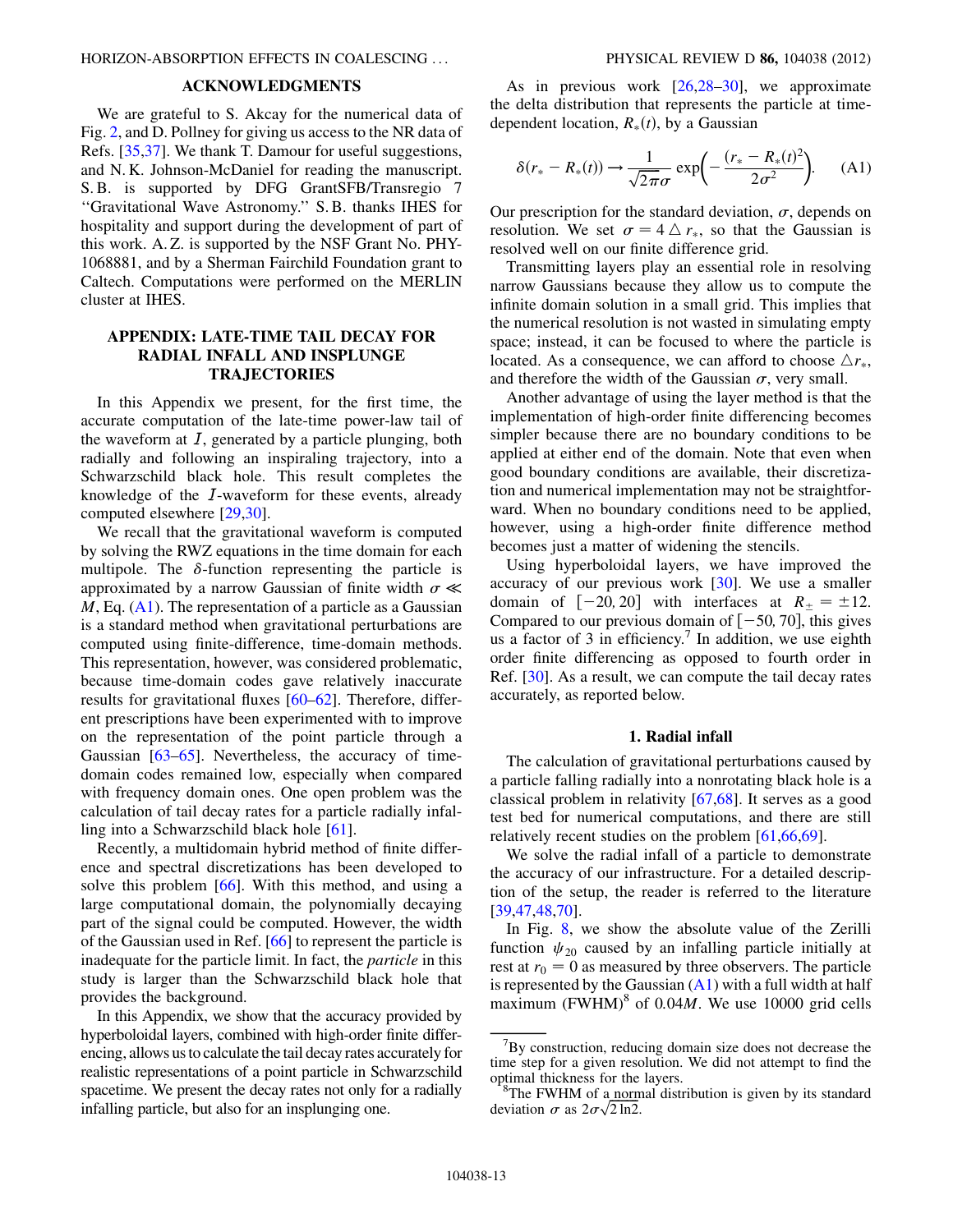<span id="page-13-0"></span>

FIG. 8. The evolution of the field for a radially infalling particle starting at  $r_0 = 7$ . The plot spans 13 orders of magnitude. Observers are located (from top to bottom) at  $I$ , 30, and 15.

and a time stepping factor of 0.75 for the computation. Note that, differently from Refs. [\[47,](#page-14-39)[48\]](#page-14-47), we put  $\psi_{20} = 0$ initially and we do not solve consistently the Hamiltonian constraint. Since we are interested here in the late-time behavior of the waveform, this simplifying choice has no influence on our results. We see the QNM ringing after the plunge of the particle into the black hole, followed by latetime decay. The three curves in the figure correspond to the measurements of three observers (from top to bottom): the observer at infinity, the finite distance observer at 30M, and at 15M. The perturbations are computed for about 1000M which leads to a drop in the absolute value of the perturbation by 13 orders of magnitude. The polynomially decaying signal is reproduced accurately.

The gain in accuracy is partly a result of the eighth order finite differencing, but mostly due to the high resolution we can afford using hyperboloidal layers, which

<span id="page-13-1"></span>

FIG. 9. The local decay rates for the above evolution. The observers (from top to bottom) are located approximately at  $\{I, 250, 80, 50, 35, 25, 20\}$  M. The dashed lines indicate the theoretically expected asymptotic decay rates:  $-4$  at  $I$ , and  $-7$  at finite distances.



<span id="page-13-2"></span>FIG. 10 (color online). The evolution of the real (solid line) and imaginary (dashed line) of the field for insplunge from  $r_0$  = 7. The evolution spans 14 orders of magnitude. Observers are located (in units of  $M$ , from top to bottom) at  $I$ , 35, and 18.

allow us not only to compute the perturbations as measured by the observer at infinity, but also to follow the signal much longer than is possible with standard methods. For example, in Ref. [[66](#page-15-9)] the authors compute the perturbations until about 600M for a Gaussian source that has a FWHM of 5–10M which is larger than the size of the central black hole, and therefore cannot represent a realistic particle.<sup>9</sup>

We also plot the local decay rates as measured by different faraway observers in Fig. [9.](#page-13-1) The local decay rate plot gives a clear image of the accuracy of our computation. We see that the expected decay rates are reproduced accurately. The observer at infinity measures a rate of  $-4$ , whereas the rate for finite distance observers approaches  $-7$ . The intermediate behavior for the decay rates for these observers is in accordance with computations of vacuum perturbations [[40](#page-14-30)].

The local rates for the observers at 25M and 20M in Fig. [9](#page-13-1) have been cut from the plot at late times because of large oscillations. The loss of accuracy for these observers is not only because of accumulated truncation error, but mostly because the fast decaying signal reaches machine precision. If necessary, the decay rate calculation can be further improved by using quadruple precision, and possibly higher resolution.

#### 2. Insplunge

The main interest in this paper is the study of particles plunging into the central black hole following a phase of quasicircular inspiral (insplunge). We compute the tail decay rates also for this case. As above, the initial separation is  $r_0 = 7$ . In Fig. [10](#page-13-2) we show the absolute value of the real part (solid line) and imaginary part (dashed line) of the

<sup>&</sup>lt;sup>9</sup>The representation of the Gaussian in Ref. [\[66\]](#page-15-9) leads to a FWHM of  $2\sqrt{\sigma \ln 2}$ . The authors present studies with  $\sigma$  ranging between 10 and 50.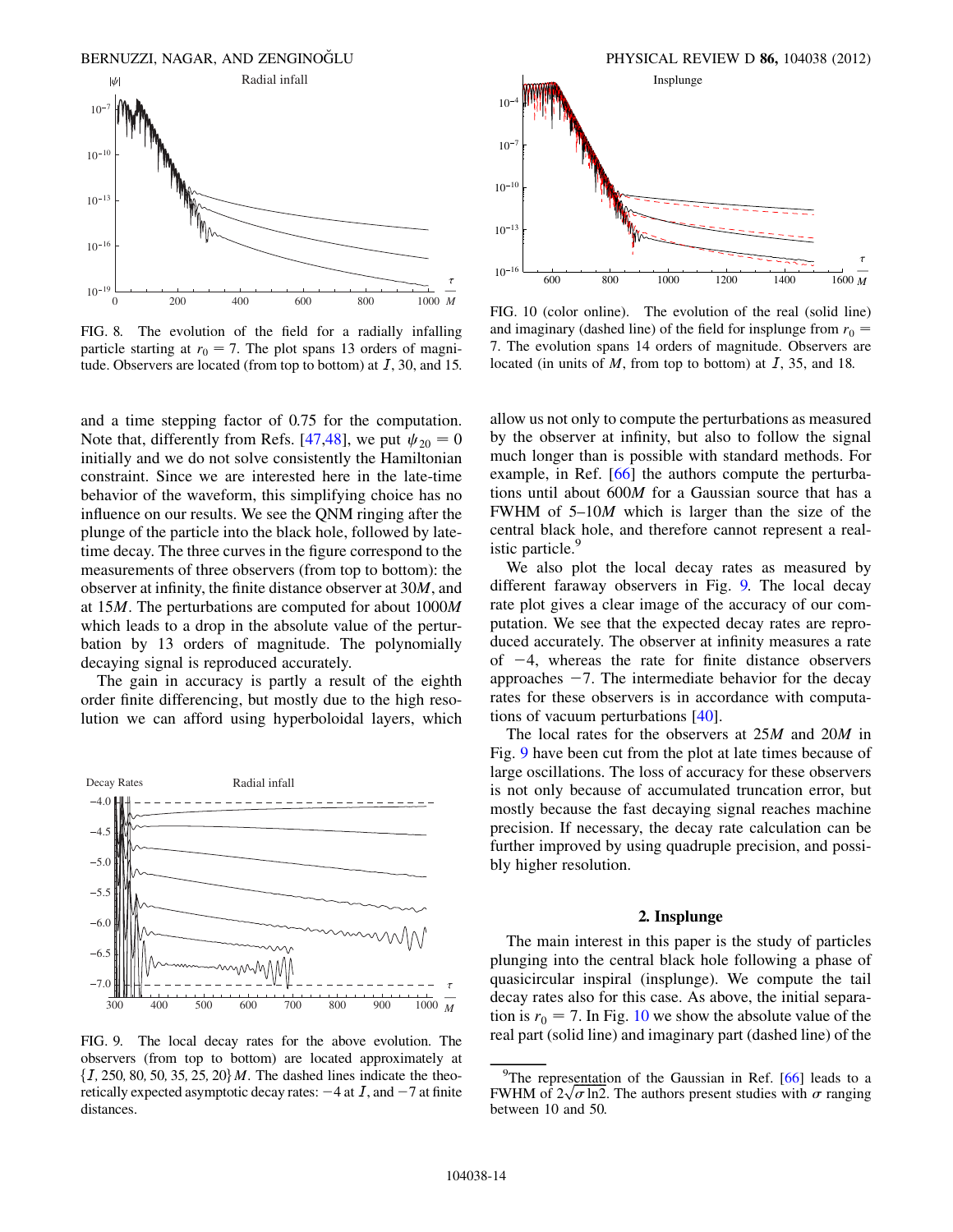perturbation, again as measured by three observers (from top to bottom): the observer at infinity and the finite distance observers at 35M and 18M. The computational parameters are the same as in the radial infall study. We see that the field is followed for 14 orders of magnitude, and the evolution is presented until 1500M this time. The three stages of the evolution (inspiral, ringing, and polynomial decay) are clearly visible. The local decay rates show qualitatively the same behavior as in Fig. [9](#page-13-1) and are therefore not plotted.

- <span id="page-14-2"></span><span id="page-14-0"></span>[1] K. Alvi, *Phys. Rev. D* **64**[, 104020 \(2001\)](http://dx.doi.org/10.1103/PhysRevD.64.104020).
- <span id="page-14-1"></span>[2] S. Taylor and E. Poisson, Phys. Rev. D 78[, 084016 \(2008\).](http://dx.doi.org/10.1103/PhysRevD.78.084016)
- [3] A. Nagar and S. Akcay, Phys. Rev. D 85[, 044025 \(2012\).](http://dx.doi.org/10.1103/PhysRevD.85.044025)
- <span id="page-14-3"></span>[4] R. H. Price and J. T. Whelan, *[Phys. Rev. Lett.](http://dx.doi.org/10.1103/PhysRevLett.87.231101)* **87**, 231101 [\(2001\)](http://dx.doi.org/10.1103/PhysRevLett.87.231101).
- <span id="page-14-4"></span>[5] G. Lovelace, M. Boyle, M. A. Scheel, and B. Szilagyi, [Classical Quantum Gravity](http://dx.doi.org/10.1088/0264-9381/29/4/045003) 29, 045003 (2012).
- <span id="page-14-5"></span>[6] T. Damour, B. R. Iyer, and A. Nagar, [Phys. Rev. D](http://dx.doi.org/10.1103/PhysRevD.79.064004) 79, [064004 \(2009\)](http://dx.doi.org/10.1103/PhysRevD.79.064004).
- <span id="page-14-6"></span>[7] A. Buonanno and T. Damour, [Phys. Rev. D](http://dx.doi.org/10.1103/PhysRevD.59.084006) 59, 084006 [\(1999\)](http://dx.doi.org/10.1103/PhysRevD.59.084006).
- <span id="page-14-38"></span>[8] A. Buonanno and T. Damour, *[Phys. Rev. D](http://dx.doi.org/10.1103/PhysRevD.62.064015)* 62, 064015  $(2000)$ .
- <span id="page-14-7"></span>[9] T. Damour, *Phys. Rev. D* **64**[, 124013 \(2001\).](http://dx.doi.org/10.1103/PhysRevD.64.124013)
- <span id="page-14-16"></span><span id="page-14-8"></span>[10] E. Poisson and M. Sasaki, *Phys. Rev. D* **51**[, 5753 \(1995\).](http://dx.doi.org/10.1103/PhysRevD.51.5753)
- [11] E. Barausse and A. Buonanno, *[Phys. Rev. D](http://dx.doi.org/10.1103/PhysRevD.81.084024)* **81**, 084024 [\(2010\)](http://dx.doi.org/10.1103/PhysRevD.81.084024).
- [12] E. Barausse and A. Buonanno, [Phys. Rev. D](http://dx.doi.org/10.1103/PhysRevD.84.104027) 84, 104027 [\(2011\)](http://dx.doi.org/10.1103/PhysRevD.84.104027).
- [13] A. Nagar, *Phys. Rev. D* **84**[, 084028 \(2011\)](http://dx.doi.org/10.1103/PhysRevD.84.084028).
- <span id="page-14-17"></span>[14] A. Taracchini, Y. Pan, A. Buonanno, E. Barausse, M. Boyle, T. Chu, G. Lovelace, H. Pfeiffer, and M. Scheel, Phys. Rev. D 86[, 024011 \(2012\).](http://dx.doi.org/10.1103/PhysRevD.86.024011)
- <span id="page-14-18"></span>[15] N. Yunes, A. Buonanno, S. A. Hughes, Y. Pan, E. Barausse, M. Miller, and W. Throwe, [Phys. Rev. D](http://dx.doi.org/10.1103/PhysRevD.83.044044) 83, [044044 \(2011\)](http://dx.doi.org/10.1103/PhysRevD.83.044044).
- <span id="page-14-19"></span>[16] N. Yunes, A. Buonanno, S.A. Hughes, M.C. Miller, and Y. Pan, Phys. Rev. Lett. 104[, 091102 \(2010\)](http://dx.doi.org/10.1103/PhysRevLett.104.091102).
- <span id="page-14-20"></span>[17] A. Taracchini, A. Buonanno, S. A. Hughes, and G. Khanna (unpublished).
- <span id="page-14-9"></span>[18] J.A. Gonzalez, U. Sperhake, and B. Bruegmann, *[Phys.](http://dx.doi.org/10.1103/PhysRevD.79.124006)* Rev. D 79[, 124006 \(2009\)](http://dx.doi.org/10.1103/PhysRevD.79.124006).
- [19] C.O. Lousto and Y. Zlochower, *[Phys. Rev. Lett.](http://dx.doi.org/10.1103/PhysRevLett.106.041101)* **106**, [041101 \(2011\)](http://dx.doi.org/10.1103/PhysRevLett.106.041101).
- <span id="page-14-10"></span>[20] U. Sperhake, V. Cardoso, C. D. Ott, E. Schnetter, and H. Witek, Phys. Rev. D 84[, 084038 \(2011\)](http://dx.doi.org/10.1103/PhysRevD.84.084038).
- <span id="page-14-11"></span>[21] D. A. Brown, J. Brink, H. Fang, J. R. Gair, C. Li, G. Lovelace, I. Mandel, and K. S. Thorne, [Phys. Rev. Lett.](http://dx.doi.org/10.1103/PhysRevLett.99.201102) 99[, 201102 \(2007\)](http://dx.doi.org/10.1103/PhysRevLett.99.201102).
- <span id="page-14-45"></span>[22] E. Huerta and J.R. Gair, *[Phys. Rev. D](http://dx.doi.org/10.1103/PhysRevD.83.044021) 83*, 044021 [\(2011\)](http://dx.doi.org/10.1103/PhysRevD.83.044021).
- [23] E. Huerta and J. R. Gair, *Phys. Rev. D* **84**[, 064023 \(2011\).](http://dx.doi.org/10.1103/PhysRevD.84.064023)
- [24] E. Huerta, J. R. Gair, and D. A. Brown, *[Phys. Rev. D](http://dx.doi.org/10.1103/PhysRevD.85.064023)* 85, [064023 \(2012\)](http://dx.doi.org/10.1103/PhysRevD.85.064023).
- <span id="page-14-12"></span>[25] E. Huerta, P. Kumar, and D. A. Brown, *[Phys. Rev. D](http://dx.doi.org/10.1103/PhysRevD.86.024024)* 86, [024024 \(2012\)](http://dx.doi.org/10.1103/PhysRevD.86.024024).
- <span id="page-14-13"></span>[26] A. Nagar, T. Damour, and A. Tartaglia, [Classical Quantum](http://dx.doi.org/10.1088/0264-9381/24/12/S08) Gravity 24[, S109 \(2007\)](http://dx.doi.org/10.1088/0264-9381/24/12/S08).
- <span id="page-14-27"></span>[27] T. Damour and A. Nagar, Phys. Rev. D 76[, 064028 \(2007\).](http://dx.doi.org/10.1103/PhysRevD.76.064028)
- <span id="page-14-37"></span>[28] S. Bernuzzi and A. Nagar, [Phys. Rev. D](http://dx.doi.org/10.1103/PhysRevD.81.084056) 81, 084056 [\(2010\)](http://dx.doi.org/10.1103/PhysRevD.81.084056).
- <span id="page-14-24"></span>[29] S. Bernuzzi, A. Nagar, and A. Zenginoglu, [Phys. Rev. D](http://dx.doi.org/10.1103/PhysRevD.83.064010) 83[, 064010 \(2011\)](http://dx.doi.org/10.1103/PhysRevD.83.064010).
- <span id="page-14-14"></span>[30] S. Bernuzzi, A. Nagar, and A. Zenginoglu, *[Phys. Rev. D](http://dx.doi.org/10.1103/PhysRevD.84.084026)* 84[, 084026 \(2011\)](http://dx.doi.org/10.1103/PhysRevD.84.084026).
- <span id="page-14-21"></span><span id="page-14-15"></span>[31] A. Zenginoglu, [J. Comput. Phys.](http://dx.doi.org/10.1016/j.jcp.2010.12.016) **230**, 2286 (2011).
- <span id="page-14-22"></span>[32] T. Damour and A. Nagar, *Phys. Rev. D* **79**[, 081503 \(2009\).](http://dx.doi.org/10.1103/PhysRevD.79.081503)
- [33] Y. Pan, A. Buonanno, M. Boyle, L. T. Buchman, L. E. Kidder, H. Pfeiffer, and M. Scheel, [Phys. Rev. D](http://dx.doi.org/10.1103/PhysRevD.84.124052) 84, [124052 \(2011\).](http://dx.doi.org/10.1103/PhysRevD.84.124052)
- <span id="page-14-23"></span>[34] T. Damour and A. Gopakumar, *[Phys. Rev. D](http://dx.doi.org/10.1103/PhysRevD.73.124006)* **73**, 124006 [\(2006\)](http://dx.doi.org/10.1103/PhysRevD.73.124006).
- <span id="page-14-25"></span>[35] S. Bernuzzi, T. Damour, A. Nagar, D. Pollney, C. Reisswig, and Z. Anil (unpublished).
- <span id="page-14-42"></span>[36] D. Pollney, C. Reisswig, E. Schnetter, N. Dorband, and P. Diener, Phys. Rev. D 83[, 044045 \(2011\)](http://dx.doi.org/10.1103/PhysRevD.83.044045).
- <span id="page-14-26"></span>[37] T. Damour, A. Nagar, D. Pollney, and C. Reisswig, *[Phys.](http://dx.doi.org/10.1103/PhysRevLett.108.131101)* Rev. Lett. 108[, 131101 \(2012\).](http://dx.doi.org/10.1103/PhysRevLett.108.131101)
- <span id="page-14-28"></span>[38] A. Zenginoglu, [Classical Quantum Gravity](http://dx.doi.org/10.1088/0264-9381/25/14/145002) 25, 145002 [\(2008\)](http://dx.doi.org/10.1088/0264-9381/25/14/145002).
- <span id="page-14-29"></span>[39] K. Martel, *Phys. Rev. D* **69**[, 044025 \(2004\).](http://dx.doi.org/10.1103/PhysRevD.69.044025)
- <span id="page-14-30"></span>[40] A. Zenginoglu, [Classical Quantum Gravity](http://dx.doi.org/10.1088/0264-9381/27/4/045015) 27, 045015 [\(2010\)](http://dx.doi.org/10.1088/0264-9381/27/4/045015).
- <span id="page-14-31"></span>[41] N. Yunes, W. Tichy, B. J. Owen, and B. Bruegmann, *[Phys.](http://dx.doi.org/10.1103/PhysRevD.74.104011)* Rev. D 74[, 104011 \(2006\)](http://dx.doi.org/10.1103/PhysRevD.74.104011).
- <span id="page-14-32"></span>[42] I. Vega, P. Diener, W. Tichy, and S.L. Detweiler, *[Phys.](http://dx.doi.org/10.1103/PhysRevD.80.084021)* Rev. D 80[, 084021 \(2009\)](http://dx.doi.org/10.1103/PhysRevD.80.084021).
- <span id="page-14-33"></span>[43] C. E. Grosch and S. A. Orszag, [J. Comput. Phys.](http://dx.doi.org/10.1016/0021-9991(77)90102-4) **25**, 273 [\(1977\)](http://dx.doi.org/10.1016/0021-9991(77)90102-4).
- <span id="page-14-35"></span><span id="page-14-34"></span>[44] S. Akcay, *Phys. Rev. D 83, 124026 (2011)*.
- <span id="page-14-36"></span>[45] R. Fujita and B. R. Iyer, *Phys. Rev. D* **82**[, 044051 \(2010\).](http://dx.doi.org/10.1103/PhysRevD.82.044051)
- <span id="page-14-39"></span>[46] R. Fujita, [Prog. Theor. Phys.](http://dx.doi.org/10.1143/PTP.127.583) **127**, 583 (2012).
- [47] C.O. Lousto and R.H. Price, *[Phys. Rev. D](http://dx.doi.org/10.1103/PhysRevD.55.2124)* 55, 2124 [\(1997\)](http://dx.doi.org/10.1103/PhysRevD.55.2124).
- <span id="page-14-47"></span>[48] K. Martel and E. Poisson, *Phys. Rev. D* **66**[, 084001 \(2002\).](http://dx.doi.org/10.1103/PhysRevD.66.084001)
- [49] L. Barack, [Classical Quantum Gravity](http://dx.doi.org/10.1088/0264-9381/26/21/213001) 26, 213001 [\(2009\)](http://dx.doi.org/10.1088/0264-9381/26/21/213001).
- <span id="page-14-40"></span>[50] E. Poisson, A. Pound, and I. Vega, Living Rev. Relativity 14, 7 (2011), [http://relativity.livingreviews.org/Articles/](http://relativity.livingreviews.org/Articles/lrr-2011-7/) [lrr-2011-7/](http://relativity.livingreviews.org/Articles/lrr-2011-7/).
- <span id="page-14-41"></span>[51] R. Hamerly and Y. Chen, *Phys. Rev. D* **84**[, 124015 \(2011\).](http://dx.doi.org/10.1103/PhysRevD.84.124015)
- <span id="page-14-43"></span>[52] M. A. Scheel, M. Boyle, T. Chu, L. E. Kidder, K. D. Matthews, and H.P. Pfeiffer, [Phys. Rev. D](http://dx.doi.org/10.1103/PhysRevD.79.024003) 79, 024003 [\(2009\)](http://dx.doi.org/10.1103/PhysRevD.79.024003).
- <span id="page-14-44"></span>[53] C. Reisswig, N. Bishop, D. Pollney, and B. Szilagyi, *[Phys.](http://dx.doi.org/10.1103/PhysRevLett.103.221101)* Rev. Lett. 103[, 221101 \(2009\).](http://dx.doi.org/10.1103/PhysRevLett.103.221101)
- <span id="page-14-46"></span>[54] T. Damour, B. R. Iyer, and B. Sathyaprakash, *[Phys. Rev. D](http://dx.doi.org/10.1103/PhysRevD.57.885).* 57[, 885 \(1998\)](http://dx.doi.org/10.1103/PhysRevD.57.885).